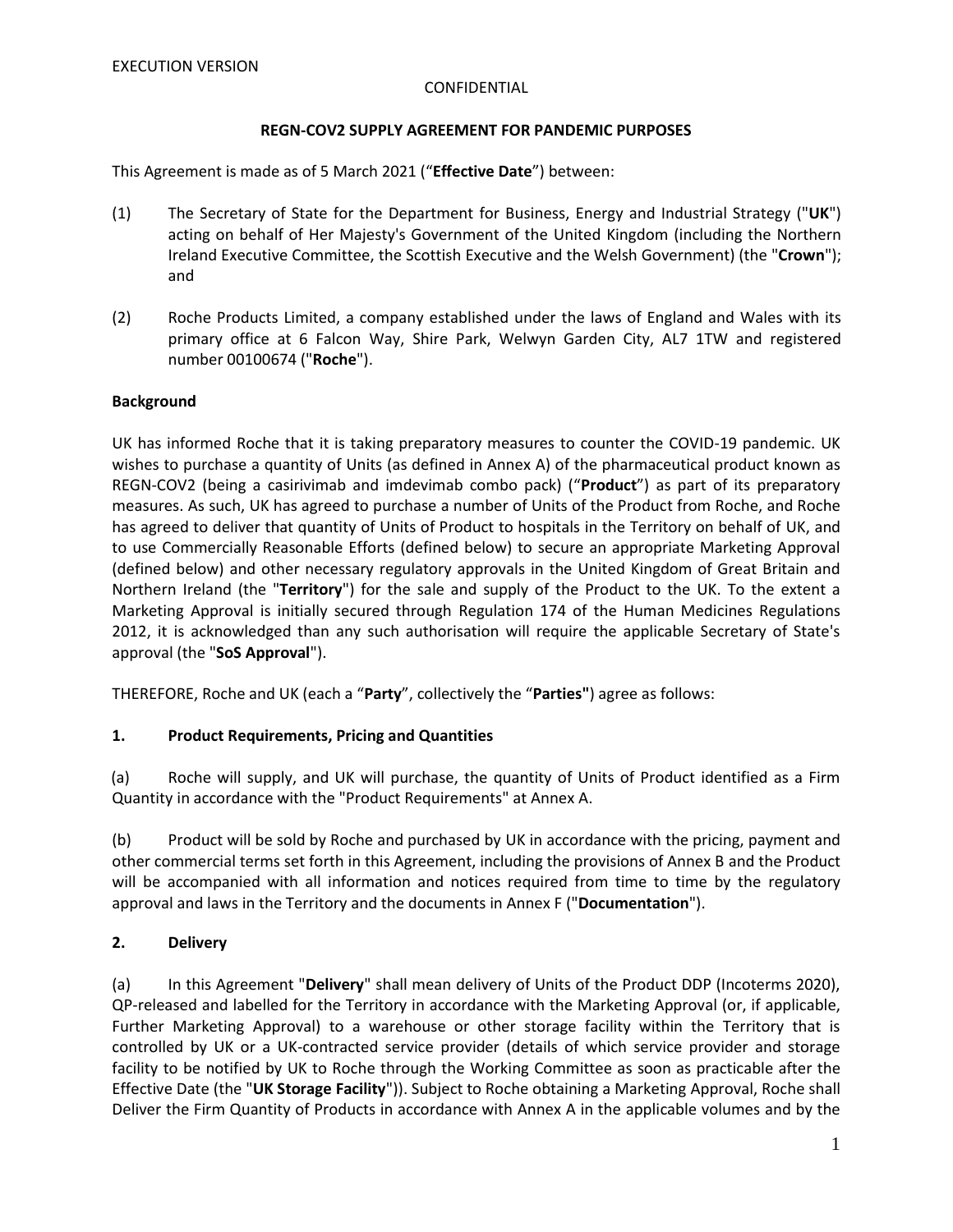dates set forth in Annex D (the "**Delivery Schedule**").

(b) Roche further agrees, following Delivery, to distribute Units of the Delivered stock of Product from UK Storage Facilities to (i) NHS hospitals and (ii) other locations agreed in good faith by Roche and UK in accordance with Roche's standard distribution terms as set forth in Annex C or as otherwise agreed by the parties ("**Distribution**"). Roche shall be responsible for any damage or loss to Units of Product during Distribution.

(c) If UK requires Units to be Distributed to other locations or on materially different terms to those set forth in Annex C, then Roche shall use CRE to provide Distribution on those enhanced terms and shall have the right to invoice UK for any reasonable additional costs incurred by Roche in excess of the costs involved in a standard Distribution ("**Non Standard Distribution**").

(d) "**Commercially Reasonable Efforts" or "CRE**" shall mean (a) in the case of Roche, the activities and degree of effort that a group of a similar size with a similarly-sized infrastructure and similar resources as Roche's group would undertake or use in the development, manufacture, approval and supply of a therapeutic product (including having regard to one for treating patients to combat the current COVID-19 global pandemic) at the relevant stage of development or commercialization having regard to the urgent need for such products including taking into account efficacy and safety. Such efforts being subject to (i) those activities which are within the power or influence of Roche having regard to its arrangements with the licensor of the Product and such licensor's obligations and rights in relation to Roche seeking regulatory approval and (ii) the requirement for the SoS Approval; and (b) in the case of UK, the activities and degree of effort that governments would undertake or use in supporting their contractor in the supply of drugs having regard to the urgent need for drugs to treat patients in a global pandemic which is resulting in serious public health issues, restrictions on personal freedoms and economic impact, across the world.

(e) Title and, subject to the last sentence of Section 2(b), risk to the Units shall pass to UK on Delivery.

(f) As soon as practicable following the Effective Date the parties shall (and UK shall use CRE to procure that appropriate representatives from the NHS and Department of Health and Social Care shall) meet to agree the detailed terms of Distribution for the Product.

(g) After the Effective Date, and through consultation via the Working Committee,

, (ii) Roche shall keep UK updated with respect to progress towards securing the grant of a Marketing Approval, (iii) Roche shall keep UK updated with respect to progress towards Delivering the Units of Product in accordance with the Delivery Schedule **Schedule** , and (iv) if necessary and in accordance with this Section 2, discuss and refine and, to the extent possible as agreed by the parties taking into account what is within the reasonable control of that party, update the Delivery Schedule in good faith.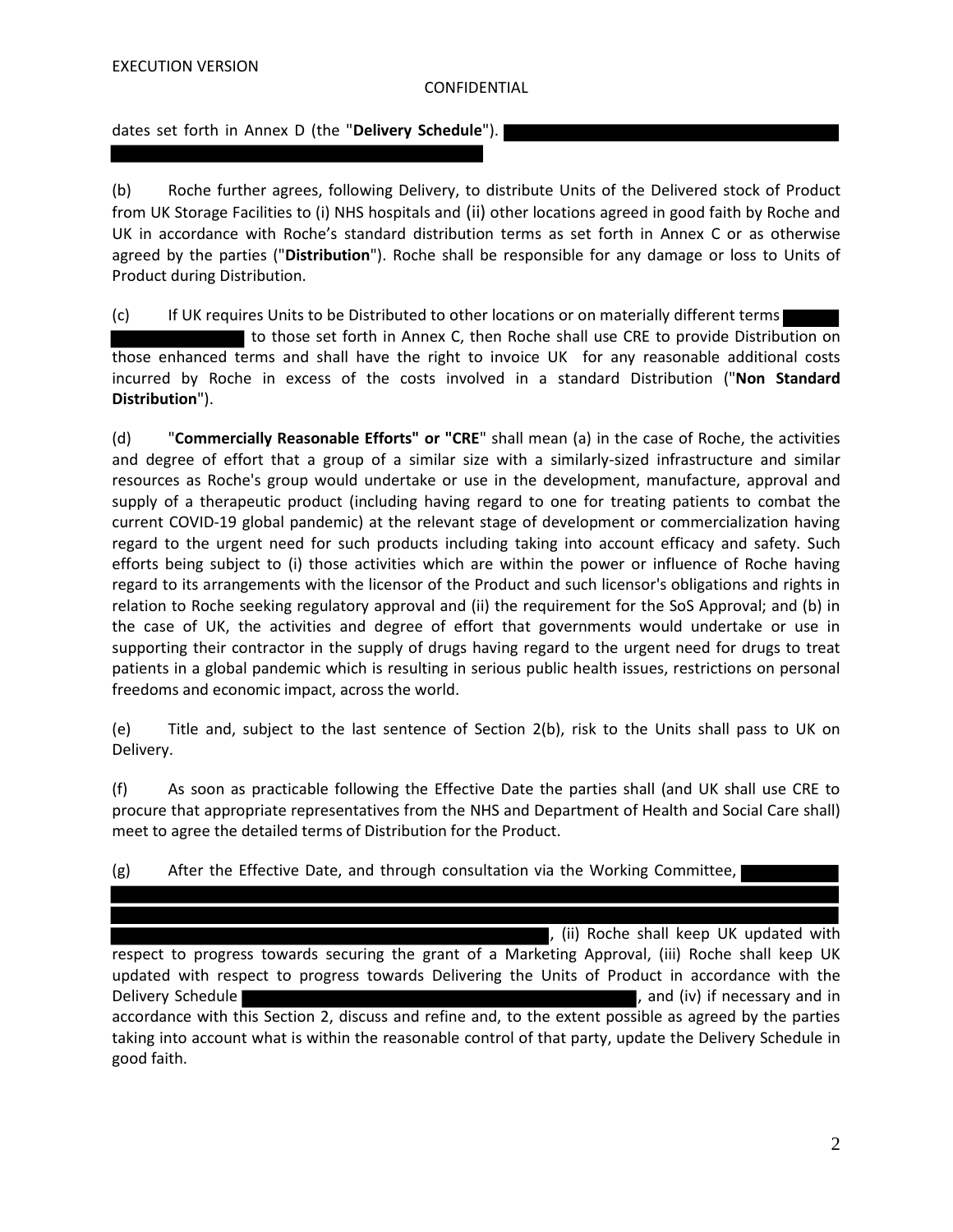(h) Subject to Section 2(i), if Roche fails to Deliver Units of Product in the volume or by the dates provided for in the Delivery Schedule or as notified for the actual date of Delivery (as may be refined in accordance with this Section 2) (a "**Delay**" or "**Delayed Product**"),

, and in any event Roche shall reimburse UK for any out of pocket expenses which UK has reasonably incurred as a consequence of such Delay and Delayed Product.

(i) Notwithstanding the provisions of Section 2(h), Units of Product will not be considered Delayed of the Units due to be Delivered in a Delivery batch are not Delivered pursuant to the Delivery Schedule or by the date notified for actual Delivery.

(j) Roche shall promptly inform UK from time to time of any possibility to Deliver Units of Product earlier than the dates set forth in the Delivery Schedule, provided that Marketing Approval has been secured. Following such notification, if UK wishes to accept Product being Delivered earlier than the Delivery Schedule, the Parties shall discuss in good faith and Roche shall use Commercially Reasonable Efforts to Deliver those quantities of Product in accordance with the Delivery dates which are agreed between the Parties following notification pursuant to this Section 2(j). The provisions of Sections 2(h) and 2(i) shall apply *mutatis mutandis* to any revised Delivery dates for Product in accordance with this Section 2(j).

(k) Without prejudice to any other remedies, any rejection of or defect in the Product Delivered under this Agreement shall be addressed in accordance with Annex B.

(l) Until the Firm Quantity has been Delivered free of defects and in full to UK, Roche shall not and shall procure none of its affiliates shall supply any quantities of the Product to any third party in, or for use in or import to, the Territory.

# **3. Use; Regulatory**

(a) The Product is sold **for use to treat COVID-19 patients during and potentially** following the COVID19 pandemic (as declared by the WHO). UK agrees to ensure that Product shall not be re-sold, exported or used for any other purpose outside of the Territory, save that UK may donate, re-sell or export Product to the Crown Dependencies and UK Overseas Territories, being those territories listed in Annex G and UK shall be responsible for obtaining all applicable Regulatory Licences and Marketing Approvals for such re sales and exports ("**Re-Sold Product**"). By way of exception to the foregoing, UK may provide Product which would otherwise be wasted or destroyed as being surplus to UK's requirements on a not-for-profit basis to any other country or person (any such Product being "**Donated Product**") provided that the UK shall be responsible for obtaining all applicable Regulatory Licences and Marketing Approvals for such re sales and exports.

(b) As between the Parties, (a) Roche shall be responsible at its sole cost and risk for filing and prosecuting to grant or issuance all approvals, licenses, permits, certifications, registrations or authorizations necessary for the manufacture, packaging, import, storage, and transport of the Product for, after grant of a Marketing Approval, commercial use in the Territory ("**Regulatory Licenses**") and (b) UK shall and shall procure that its Authorised Agents shall be responsible at its or their sole cost and risk for filing and prosecuting to grant or issuance all approvals, licenses, permits, certifications, registrations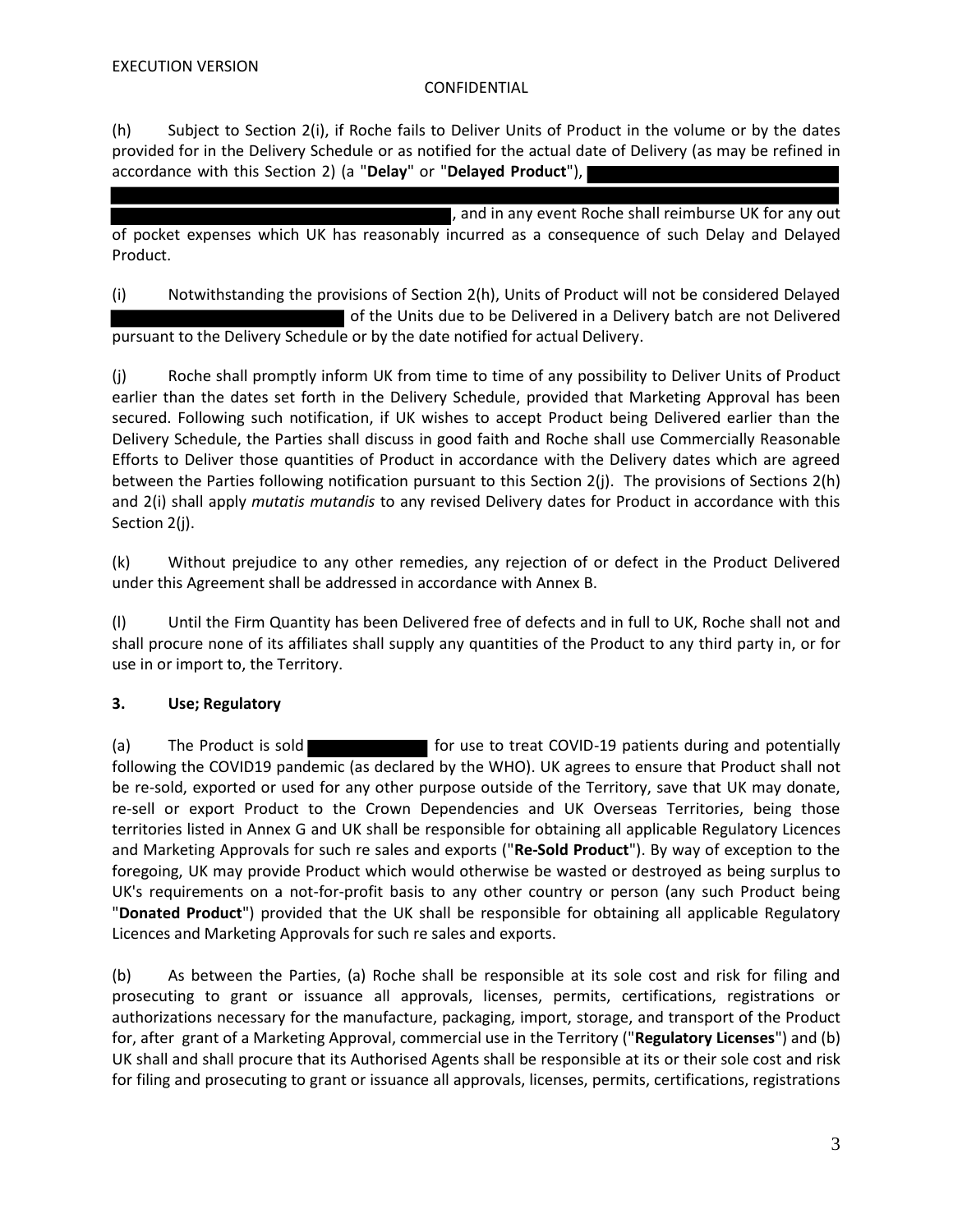or authorisations necessary for, after grant of a Marketing Approval, storage of the Product but not for Distribution undertaken by or on behalf of Roche ("**UK Licenses**").

(c) Roche shall use CRE to seek an emergency use authorization, accelerated approval, conditional approval, temporary approval under Regulation 174 of the Human Medicines Regulations 2012 (subject to SoS Approval), conditional or full marketing approval or any other similar approval required under Law in the Territory for the commercial supply of the Product in the Territory for an indication covering the treatment of SARS-CoV-2 (the "**Therapeutic Indication**") but excluding any pricing or reimbursement approvals from the UK Medicines and Healthcare products Regulatory Agency ("**MHRA**") (the "**Marketing Approval**").



 Subject to any obligations on Roche in relation to the label for the Product under the Further Marketing Approval all Units Delivered on or after the date of the Further Marketing Approval shall be licensed under the Further Marketing Approval. Roche shall keep UK informed as to progress towards the Further Marketing Approval through the Working Committee. In conjunction with seeking the Further Marketing Approval, Roche shall use CRE to seek guidance from the MHRA that any Product Delivered under the original Marketing Approval prior to the granting or issuance of the Further Marketing Approval may from the date of the Further Marketing Approval be used under the Further Marketing Approval.

(f) Roche shall use CRE to maintain the grant or issuance of a Marketing Approval (and, if applicable, a Further Marketing Approval), including fulfilling any conditions attached to such approval(s) by the MHRA. Furthermore, if the initial Marketing Approval granted is by way of Regulation 174 of the Human Medicines Regulations 2012 subject to SoS Approval, then Roche shall use CRE to continue to pursue a Marketing Approval on a conditional or full basis for the Product. This obligation shall continue to apply after the expiry or termination of this Agreement until such time as the shelf life of all Product supplied hereunder has expired.

(g) In addition to using CRE to seek a Marketing Approval for the Product, Roche shall be responsible for and shall procure that all those involved in the manufacturing and supply chains concerning the Product hold and maintain all other licenses, consents, permissions and authorizations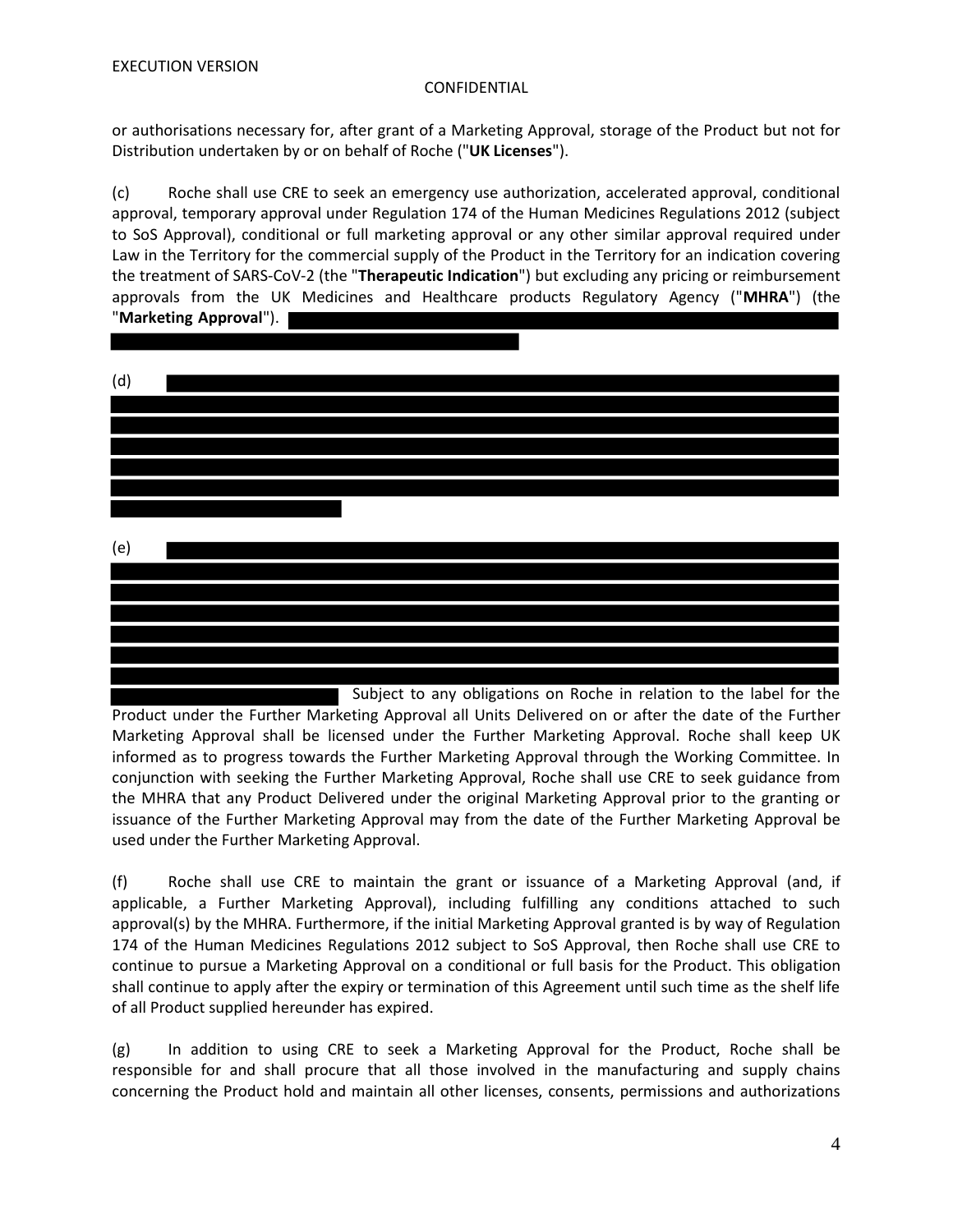required for the development, manufacture, testing, packaging, labelling, storage and transport of the Product through to Delivery.

(h) Roche acknowledges and agrees that UK may delegate any of its responsibilities under this Agreement to one or more authorised agents to act on its behalf, including for the receipt and handling of Product, inspection and reporting of any defects or issues concerning the Product and/or any Documentation provided therewith. Roche shall work and co-operate reasonably with each authorised agent notified to it by UK in connection with this Agreement ("**Authorised Agents**").

(i) Nothing in this Agreement shall amount to an exclusive purchasing obligation on UK or preclude or restrict UK from purchasing any products whatsoever from third parties, including any products that are complementary to, competitive to, equivalent to, or substitutable for the Product or that are indicated for or expected to be beneficial in or are indicated for use in the Therapeutic Indication.

# **4. Term and Termination**

(a) This Agreement shall become effective and binding on the Parties upon the Effective Date and shall remain in effect until fully performed unless earlier terminated as permitted below (the "**Term**").

(b) Either party may terminate this Agreement upon circumstances:

(i) the other party commits a material breach of this Agreement and has not remedied such breach within **from receipt of written notice of such breach**;

 (ii) if following the Expected Approval Date and consultation within the Working Committee, either (A) an adverse safety signal exists in any population in which the Product is being or has been tested which would be reasonably and objectively likely to cause the Product not to have a safety profile suitable for the grant or issuance of a Marketing Approval; or (B) there is reasonable and objective evidence, or opinion from the MHRA, that the Product will not secure a Marketing Approval.

(c) UK may terminate this Agreement upon written notice to Roche in the following circumstances:

(i) an Excusable Delay (defined below) has continued for ;

(ii) if Delivery of the whole of the Firm Quantity has a structure of the date after the date on which the final tranche of the Firm Quantity is required under the Delivery Schedule and the reasons for the delays have been discussed by the Working Committee (or such later date agreed by the parties) (the "**Longstop Date**");

(iii) if the Marketing Approval is subsequently after grant or issuance withdrawn, suspended or conditioned in such a manner to cause material delay in

(iv) if Roche purports to assign, sub-contract, novate, create a trust in or otherwise transfer or dispose of this Agreement in breach of its terms, including those at Section 15;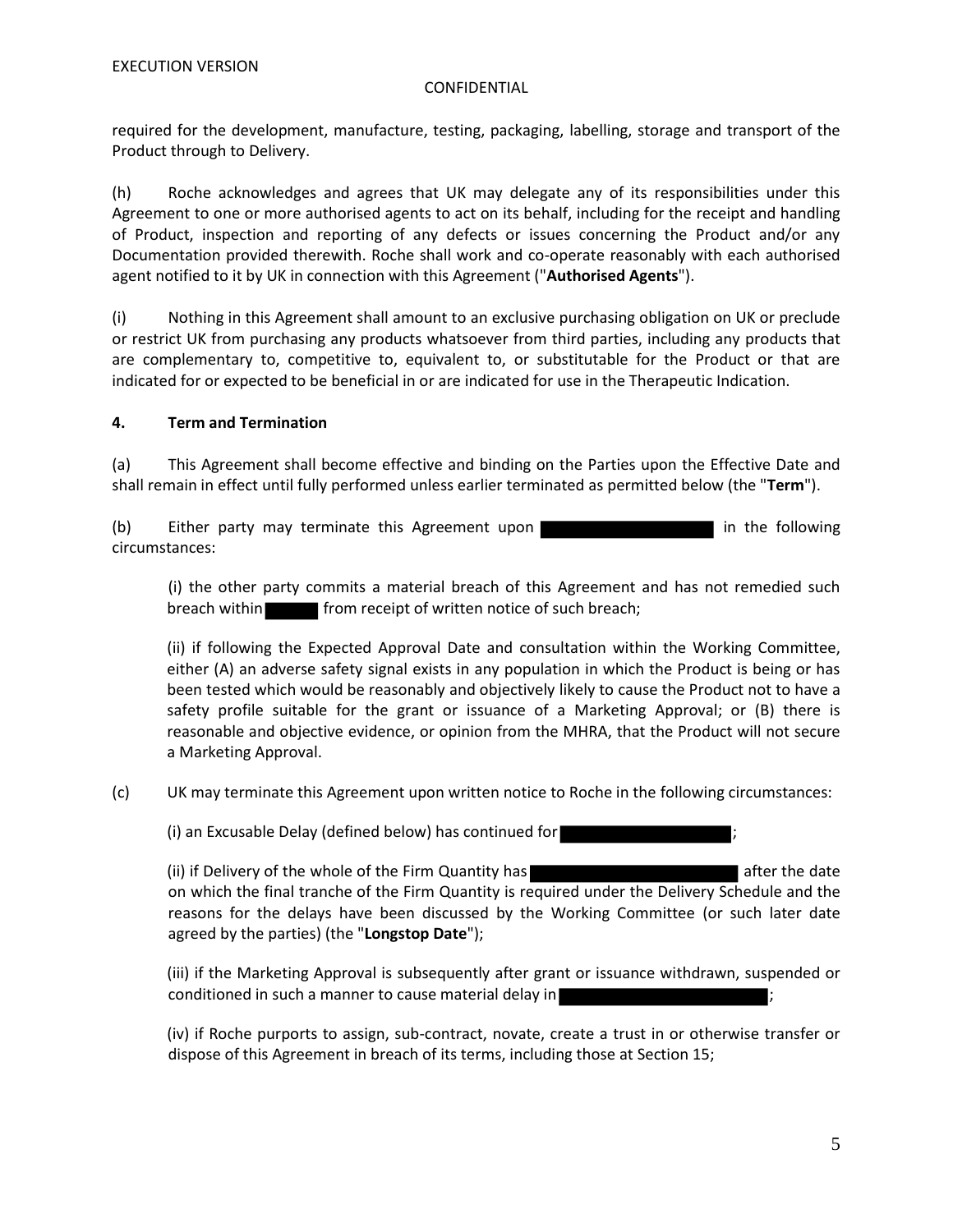(v) the Agreement has been substantially amended to the extent that the Public Contracts Regulations 2015 require a new procurement procedure in circumstances where UK has given notice to Roche of such consequences of the amendment;

(vi) UK has become aware that Roche should have been excluded under Regulation 57(1) or (2) of the Public Contracts Regulations 2015 from the procurement procedure leading to the award of this Agreement;

(vii) there has been a failure by Roche and/or any other person involved in the development, manufacture, packaging, storage, transport or supply of the Product to comply with legal obligations in the fields of environmental, social or labour Law, where such failure to comply materially adversely affects the performance by Roche of its obligations under this Agreement. Where such failure to comply with legal obligations in the fields of environmental, social or labour Law is a failure by a party other than Roche, UK may request the replacement of such party and Roche shall use Commercially Reasonable Efforts to comply with such request as an alternative to UK terminating this Agreement under this section 4(c)(vii);

(viii) if a breach of the representations and warranties in Section 10 occurs on or after the Effective Date; or

(ix) Roche becomes insolvent or bankrupt or makes an assignment in favor of its creditors or a proposal under applicable bankruptcy legislation, or if the business or property of Roche shall be placed in the hands of a receiver or trustee in bankruptcy, by voluntary act or otherwise.

### **5. Limited Warranty; Indemnity; Limitation of Liability**

(a) Roche warrants, represents and undertakes to UK that:

(i) at the time of Delivery, Product shall have been manufactured, labelled, handled, stored, transported, sold and packaged in accordance with (A) the relevant Marketing Approval; (B) all applicable Laws including Good Manufacturing Practice (GMP) (including record and sample keeping, deviation reporting, testing and quality requirements), Good Distribution Practices (GDP), Good Pharmacovigilance Practices (GVP); (C) all other Regulatory Licenses applicable to the Product; and (D) the specifications set forth in the approved Product monograph and Annex A;

(ii) all Product supplied and Delivered pursuant to this Agreement shall be new, unadulterated and have not (A) previously left the control of Roche or an affiliate or licensor of Roche at any time prior to Delivery; (B) been rejected or returned by any other entity; or (C) been reprocessed or reworked;

(iii) all Product Delivered shall have **the summary contained as a state of remaining shelf life left by** reference to the expiry date (the "**Minimum Shelf Life**") calculated from the actual date of Delivery;

(iv) all Documentation supplied with Product pursuant to this Agreement shall be complete and accurate in all respects and the Product to which such Documentation relates shall comply with such Documentation;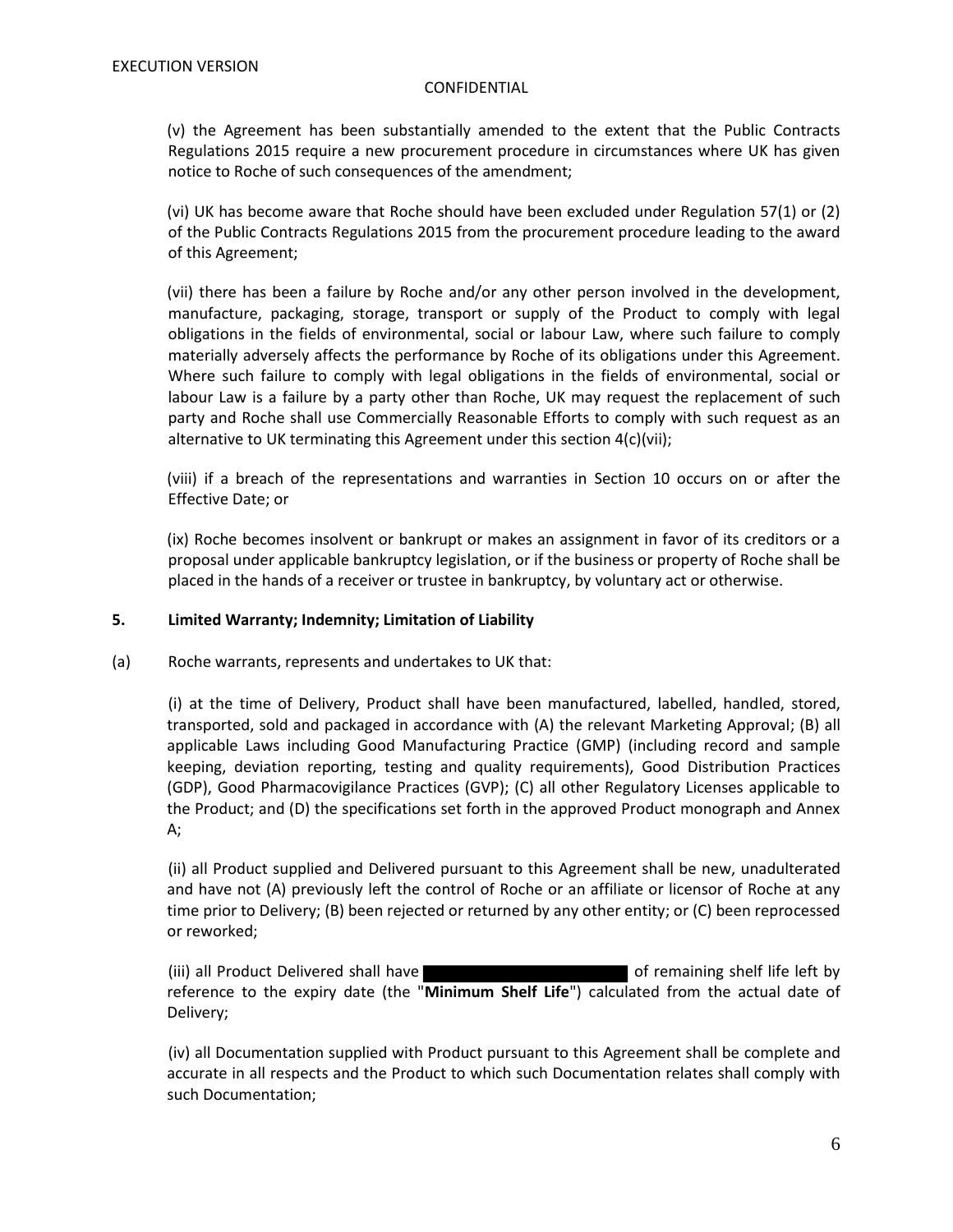(v) it shall, in fulfilling its obligations hereunder and supplying Product to UK, comply with (and ensure the Products comply with) all applicable Law in the Territory;

(vi) following grant of a Marketing Approval, all Product prior to Delivery shall be finally quality released for supply by an entity established in the Territory;

(vii) it and any parties or persons involved in the manufacture, packaging, labelling, storage, transport and supply of Product have manufacturing and warehousing capacity and facilities other than UK Storage Facilities for which UK shall be responsible that are sufficient for the manufacture and holding of Product compliant with the requirements under this Agreement and licensed by the MHRA for such activities;

(viii) it has and shall maintain a properly documented system of quality controls and processes (including quality management systems) that, at a minimum, meet requirements under applicable Laws and which cover all aspects of its obligations under this Agreement (including those it may subcontract to others) and shall at all times comply with such quality controls, systems and processes;

(ix) as at the Effective Date it has the right and authority to enter into this Agreement and it has the capability and capacity to fulfil its obligations under this Agreement;

(x) as at the time of their Delivery, title to the Product Delivered under this Agreement will pass to UK as provided in this Agreement free and clear of any security interest, lien, charge or other encumbrance;

(xi) as at the Effective Date there are no pending or threatened actions or proceedings before any court or administrative agency which would materially adversely affect the financial condition, business or operations of Roche;

(xii) as at the Effective Date there are no material agreements existing to which Roche is a party which prevent Roche from entering into or performing this Agreement;

(xiii) as at the Effective Date all necessary actions to authorise the execution of and performance of its obligations under this Agreement have been taken by Roche before such execution;

(xiv) it shall: (i) comply with all applicable Law and guidance to ensure that there is no slavery or human trafficking in its supply chains; and (ii) notify UK immediately if it becomes aware of any actual or suspected incidents of slavery or human trafficking in its supply chains;

(xv) it shall at all times conduct its business in a manner that is consistent with any anti-slavery policy of UK;

(xvi) throughout the Term, it shall maintain, review, update and implement a business continuity plan that is reasonably adequate and effective to provide for the continuity of supply to UK of the Product during events or issues that could adversely impact on the operations of Roche, its affiliates and contractors and other parties involved in the manufacture, packaging, labelling, storage, transport and supply of Product, and the ability of Roche to make available and Deliver Product, and it shall update its business continuity plan from time to time as reasonably appropriate and necessary;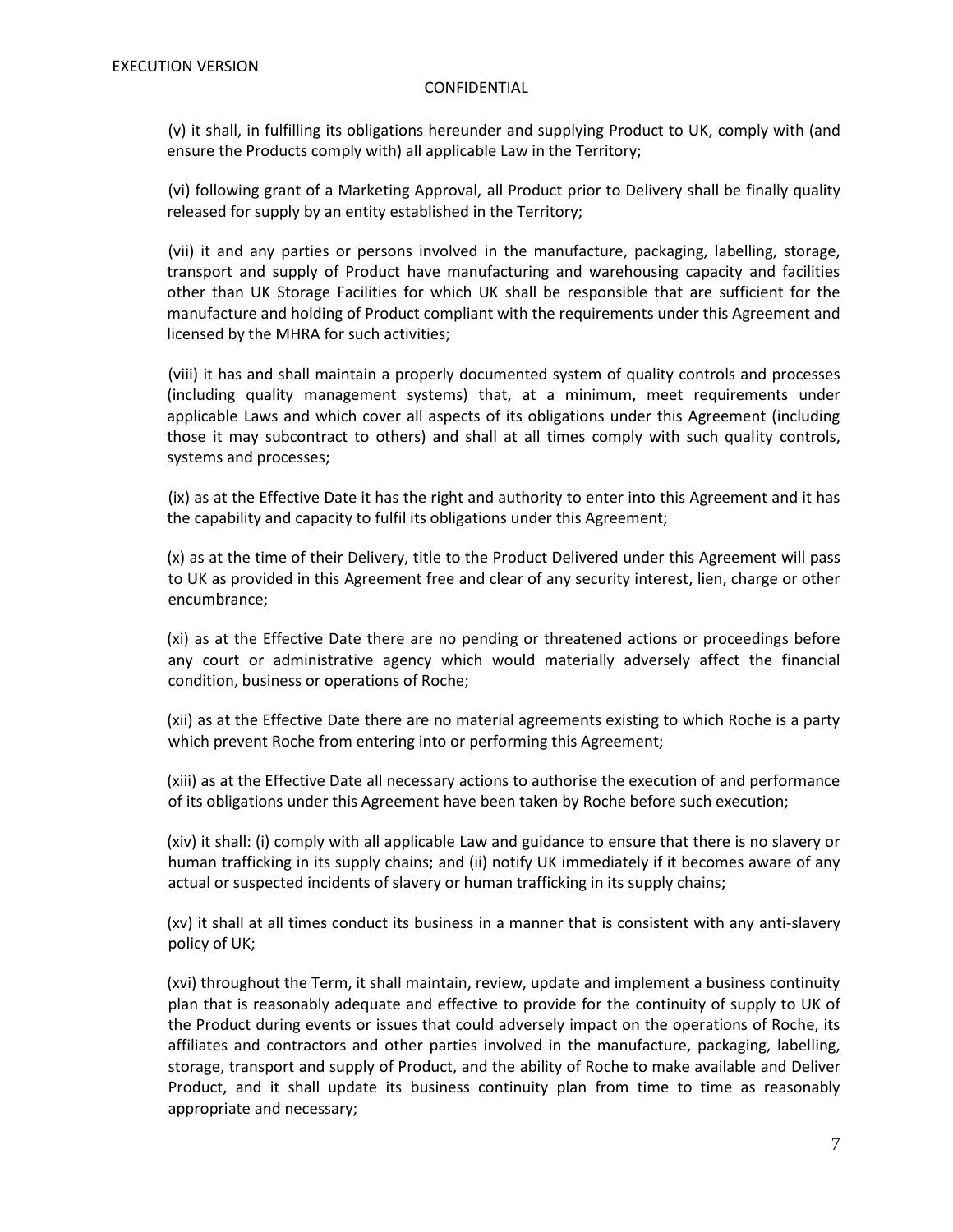(xvii) it shall not enter into any agreement with any third party that would by its terms conflict with or would be reasonably expected to prevent Roche from meeting its obligations with respect to Delivery in accordance with this Agreement;

Except for the warranties set forth in this Agreement, to the maximum extent permitted by applicable Law Roche expressly excludes all other remedies or warranties, expressed or implied, statutory or otherwise, in relation to the Product, including, without limitation, any warranty or condition of merchantability or of fitness for a particular purpose.

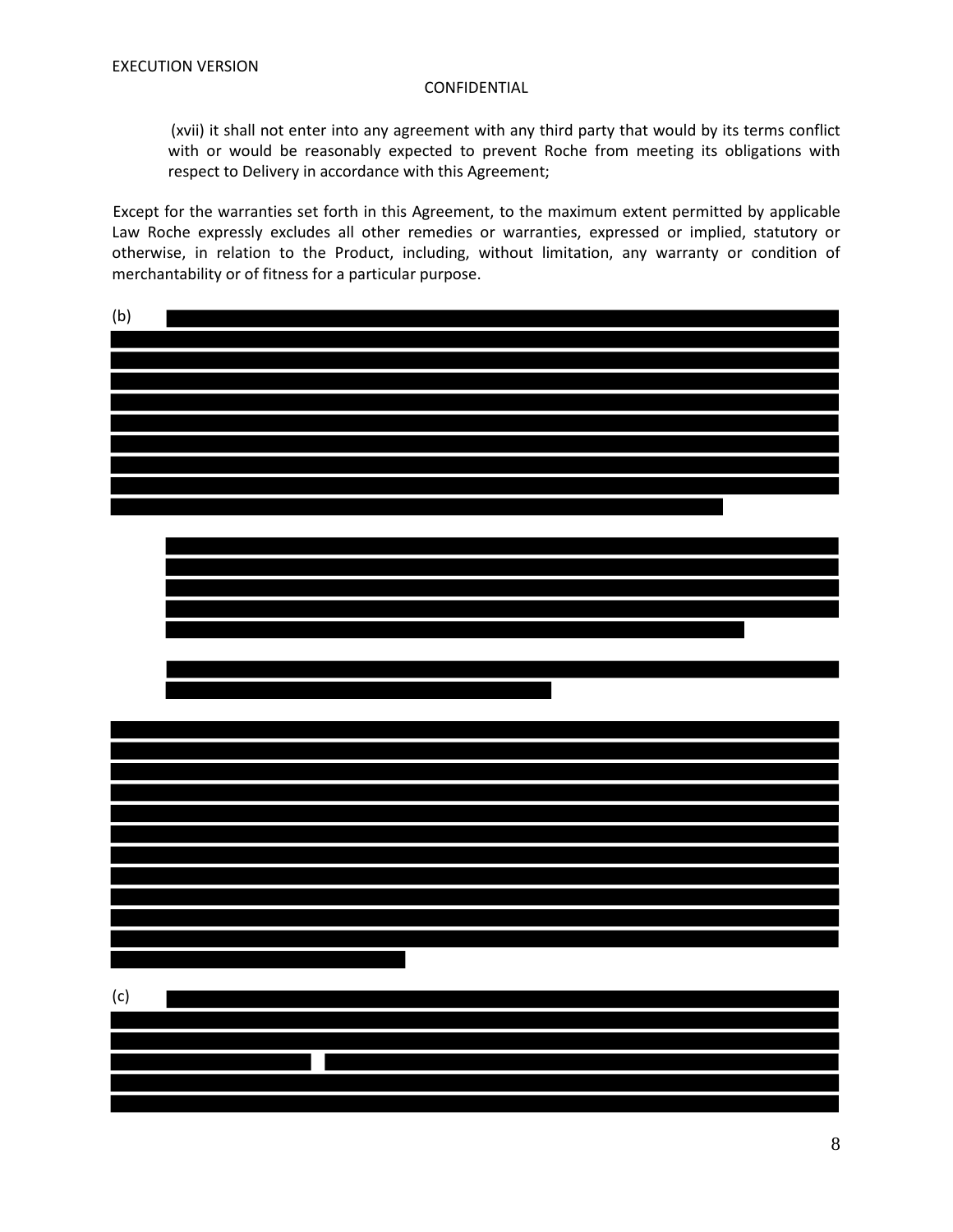

# **6. Intellectual Property**

The Parties acknowledge that this Agreement does not in any way confer upon them any rights to the current, future or prior intellectual property of another Party, or to rights arising from, or pertaining to, the Confidential Information that may be conveyed to them within the scope of this Agreement, provided that Roche shall not assert or use any intellectual property rights to interfere in UK's or its agent's use or disposal of the Product supplied hereunder.

# **7. Confidentiality**

(a) For this purposes of this Section 7, "**Confidential Information**" means, without limitation, all technical, business, financial, legal, marketing, business process, intellectual property, security, procurement or strategic information and data and related information, or any part or portion of information that:

- (i) is non-public and confidential, privileged or proprietary in nature;
- (ii) may have actual or potential economic value, in part, from not being publicly known;
- (iii) is in any form (i.e. fixed, stored, expressed or embodied);
- (iv) is disclosed in writing, orally, or otherwise;
- (v) is treated as confidential, but not required to be marked or identified as confidential at the time of disclosure; and
- (vi) is owned or controlled by Roche, UK or a third party.

For clarity, "Confidential Information" includes this Agreement and any discussions and correspondence relating thereto which shall be deemed Confidential Information of each Party.

(b) Subject to the remaining provisions of this Section 7, each Party agrees that with respect to the other Party's Confidential Information it shall not, during and for

, (i) use the other Party's Confidential Information except for the purposes contemplated by or authorised by this Agreement, unless otherwise authorized in writing by the other Party; (ii) disclose or transfer the other Party's Confidential Information to third parties without the express written permission of the other Party. Provided, however, that the Parties are authorized to disclose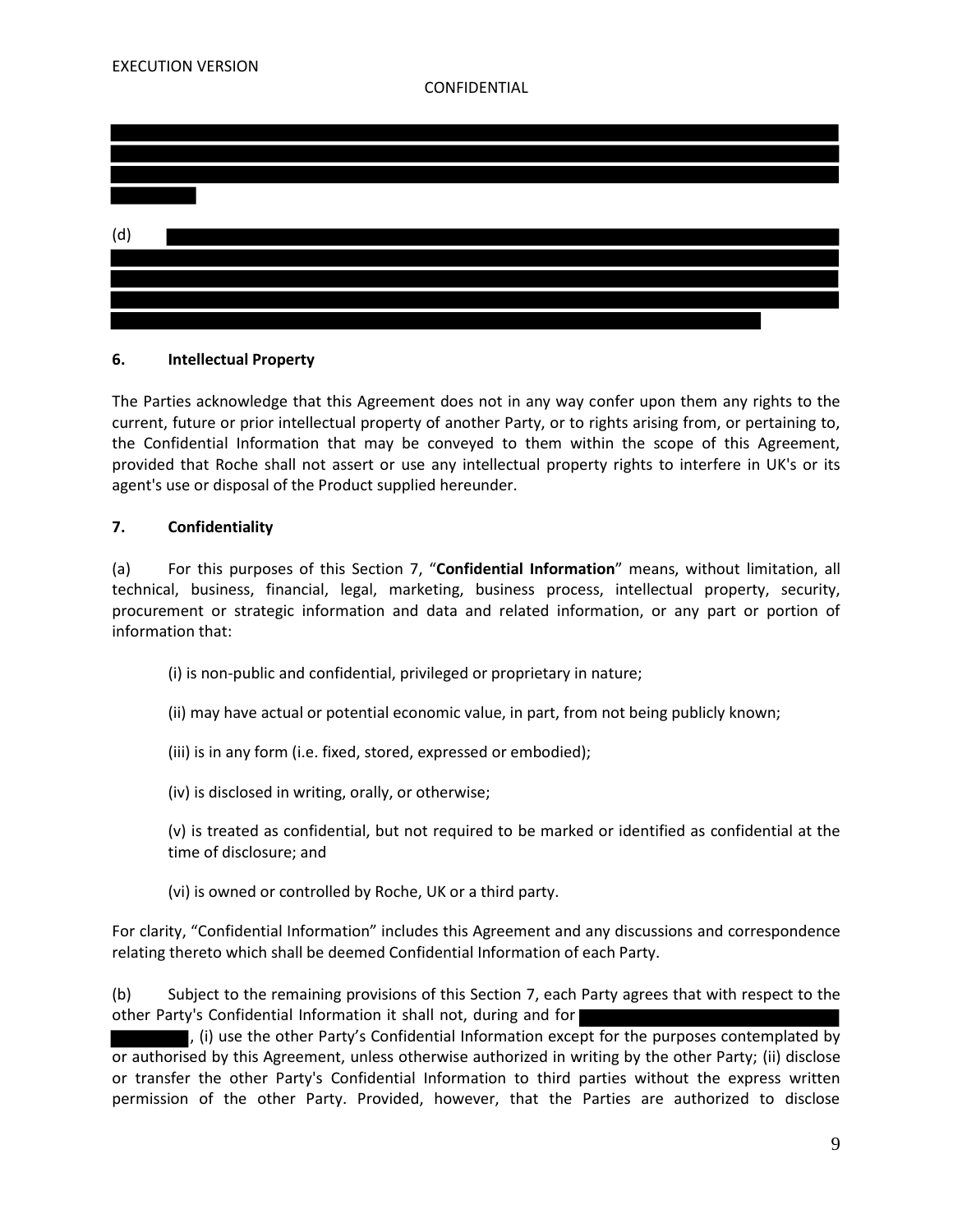Confidential Information to their directors, officers, employees, agents or representatives and those of their affiliates (which in the case of UK includes the UK Affiliates as defined in Section 5(b)) including their respective solicitors, accountants, financial advisors and other consultants who require said Confidential Information for the purposes contemplated by this Agreement (hereinafter referred to as "**Advisors**") , provided that such Advisors are made aware of and agree to be bound by the provisions of this Agreement. Notwithstanding the foregoing, each Party agrees to be responsible for any breach of this Section by any of its Advisors, whether or not they have agreed to be bound by the terms of this Agreement.

(c) It is expressly understood and agreed by each Party that the obligations of confidentiality herein shall not apply to any Confidential Information disclosed to a Party (a "**receiving Party**") which: (i) the receiving Party can demonstrate by written records was known to the receiving Party before the date of disclosure hereunder; (ii) is now, or becomes in the future, publicly available other than by breach of this Section 7 by the receiving Party or its Advisors; (iii) is lawfully disclosed to receiving Party on a nonconfidential basis by a third party who is not obligated to the disclosing Party or any other party obligated to the disclosing Party to retain such Confidential Information in confidence; (iv) is independently developed by receiving Party in the course of work by employees or consultants of receiving Party or its affiliates (which, in the case of UK, includes the UK Affiliates) who have not had access to such Confidential Information; (v) receiving Party is required by any Law, regulation, or legal process to disclose, in which event receiving Party shall, where lawful and reasonably possible, provide the disclosing Party with prompt notice of such requirement and provide the disclosing Party (at the disclosing Party's cost) with reasonable assistance should the disclosing Party seek a protective order or other appropriate remedy to prevent or limit disclosure. In addition to the foregoing, Roche agrees that the obligations of confidentiality herein shall not apply to the extent Confidential Information of Roche is required to be disclosed (but with any information which is exempt from disclosure in accordance with the provisions of the FOIA or the Environmental Regulations redacted) in order to ensure the compliance of UK and UK Affiliates with any Law including, but not limited to, the Freedom of Information Act 2000 (c.36) ("**FOIA**"), Codes of Practice on Access to Government Information, on the Discharge of Public Authorities' Functions or on the Management of Records ("**Codes of Practice**") or the Environmental Information Regulations 2004 (SI 2004/3391) ("**Environmental Regulations**"), provided, however, that UK and UK Affiliates have provided advance notice of the impending disclosure to Roche and have provided further that they shall only disclose the information to the extent necessary to comply with such Laws and shall redact any Confidential Information which is not required to be disclosed under such Laws.

(d) Notwithstanding section 7(a), but subject to section 7(e), neither Party may disclose the existence and subject matter of this Agreement, including in any press release or public announcement, without the prior written consent of the other Party provided that, upon the request of a Party, the other Party will cooperate in good faith with such requesting Party in making a press release relating to this Agreement, the subject matter hereof and the transactions contemplated hereby.

(e) Notwithstanding section 7(a) or 7(d), Roche hereby gives consent for UK and UK Affiliates to publish this Agreement in its entirety (but with any information which is exempt from disclosure in accordance with the provisions of the FOIA or the Environmental Regulations being redacted), including from time to time agreed changes to this Agreement, to the general public provided that within 90 days following the Effective Date and prior to such publication UK and Roche shall consult, in good faith, as to the form of a redacted version of this Agreement.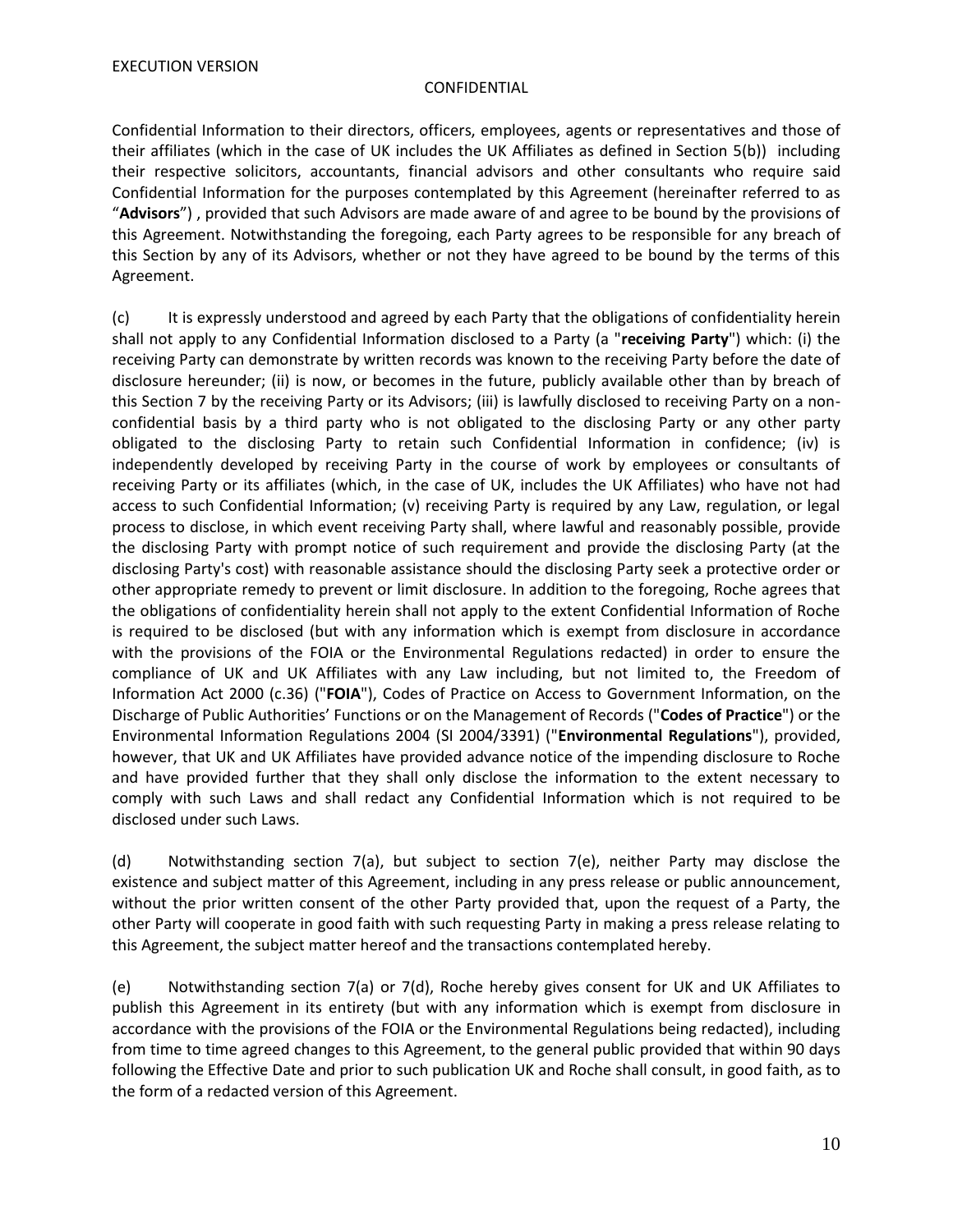(f) Notwithstanding section 7(a), UK will be permitted to disclose Confidential Information of Roche that is reasonably necessary to disclose under applicable Law, and under compliance with the privacy, confidentiality and proactive disclosure policy regimes of the Government of UK for the purposes of government administration and operations provided that it informs Roche of the intended disclosure and the extent and nature of the disclosure. For greater clarity, this includes :

(i) where the need for such disclosure arises out of or in connection with any legal challenge or potential legal challenge against UK arising out of or in connection with this Agreement;

(ii) where the need for such disclosure arises out of or in connection with the examination and certification of UK's accounts (provided that the disclosure is made on a confidential basis) or for any examination pursuant to section 6(1) of the National Audit Act 1983 of the economy, efficiency and effectiveness with which UK is making use of any services provided under this Agreement;

(iii) where the need for such disclosure arises out of or in connection with the conduct of a Central Government Body review in respect of this Agreement;

(iv) UK has reasonable grounds to believe that Roche is involved in activity that may constitute a criminal offence under the Bribery Act 2010 and the disclosure is being made to the Serious Fraud Office;

(v) on a confidential basis to any Central Government Body for any proper purpose of UK or of the relevant Central Government Body;

(vi) to Parliament and Parliamentary Committees or if required by any Parliamentary reporting requirement;

(vii) to the extent that UK (acting reasonably) deems disclosure necessary or appropriate in the course of carrying out its public functions.

(g) Where UK or a UK Affiliate is managing a request under FOIA, Codes of Practice or Environmental Regulations, Roche shall co-operate with UK or UK Affiliate and shall respond within of any request for assistance in determining how to respond to such request for disclosure. Roche shall provide all necessary assistance as reasonably requested by UK or UK Affiliate to enable UK or UK Affiliate to respond to such request for information within the relevant statutory time limit for compliance, including providing a copy of all information in its possession or power in the form UK or UK Affiliate requires within

(h) UK and UK Affiliates shall consult with Roche regarding their decisions as to any exemptions and/or redactions which may be applicable to Confidential Information, however the decision on whether any exemption/redaction applies is a decision solely for UK and UK Affiliates. UK and UK Affiliates will follow their own internal policies together with any applicable guidelines, including any published by the Treasury, the Cabinet Office or the Information Commissioner.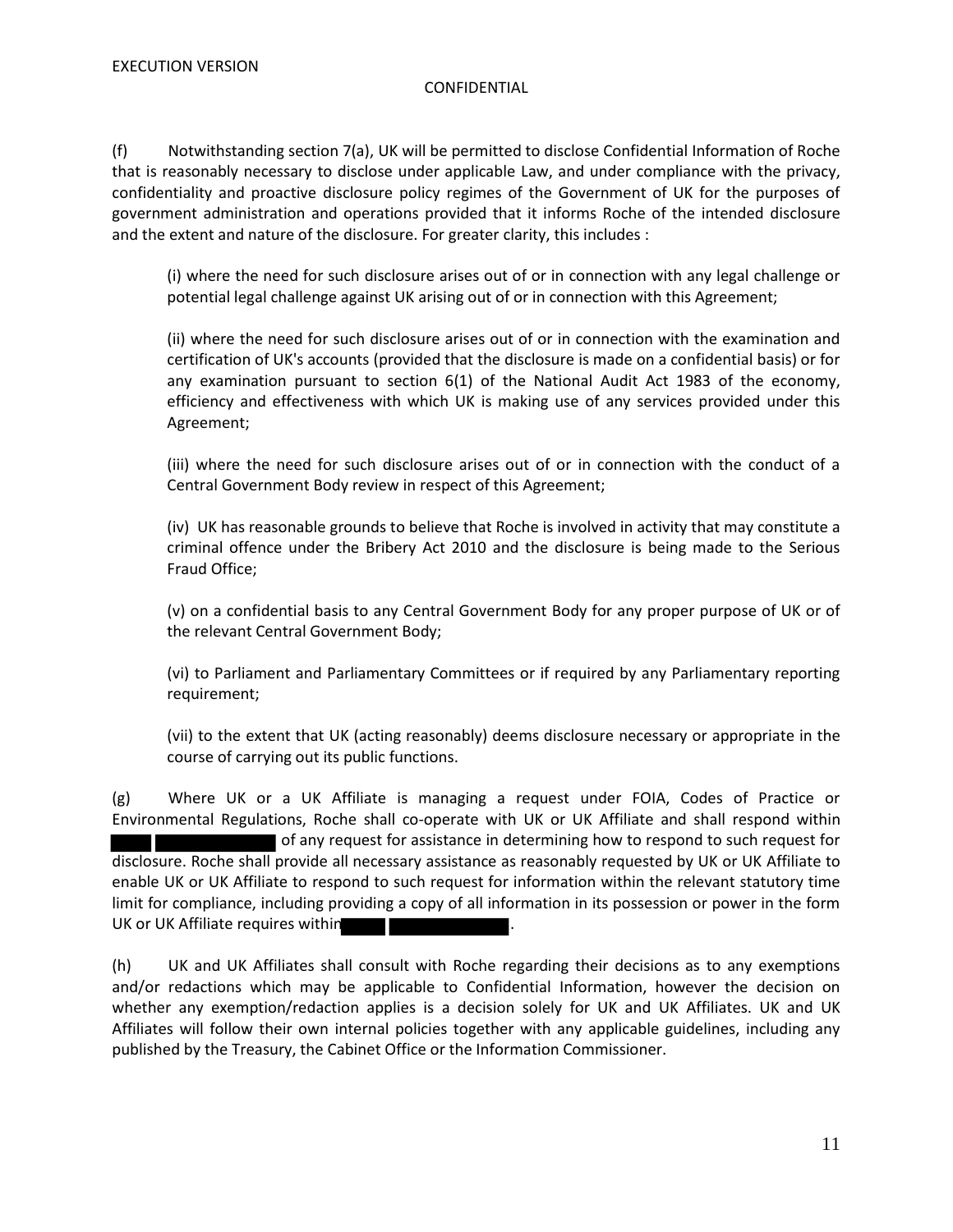(i) Where Roche receives any request for information, as defined under section 8 of the FOIA or the Environmental Regulations, Roche shall transfer such request to UK as soon as practicable after receipt and in any event within **the state of receipt.** Roche shall not respond directly to a request for information addressed to UK unless authorised in writing to do so by UK.

# **8. Force Majeure**

Roche shall not be liable hereunder for any failure or delay to perform any of its obligations arising out of any cause beyond its reasonable control including but not limited to the following (each hereinafter referred to as an "**Excusable Delay**"): acts of God, strikes, lockouts or other industrial disputes, acts of the public enemy, acts of terrorism, riots, fire, storm, flood, explosion, or disruptions or failures in supply of major utilities. For the avoidance of doubt, the pandemic declared in respect of SARs-CoV-2 is a foreseeable risk and shall not be deemed an Excusable Delay. In the event of an Excusable Delay, Roche shall (i) use all Commercially Reasonable Efforts to overcome the cause contributing to the delay and to minimize the delay; and (ii) advise UK of the occurrence of the delay or of the likelihood of a delay occurring as soon as Roche has become aware of it. Any Delivery date or other date that is directly affected shall be postponed for a reasonable time not to exceed the duration of the Excusable Delay. The Parties shall amend this Agreement, as appropriate, to reflect any such change in dates.

# **9. Governance and Oversight**

(a) The Parties shall establish a working committee (the "**Working Committee**") to oversee the implementation of the Agreement. The Working Committee shall consist of the Party representatives set out in Annex E. Each Party may replace its representatives upon written notice to the other Party. From time to time, the Working Committee may invite additional, non-voting representatives to its meetings as dictated by the respective meeting agenda.

(b) The Parties shall co-operate fully, candidly and transparently through the Working Committee in connection with the matters requiring consultation in Annex E, and other matters relating to the Agreement. The Working Committee shall in particular:

| (i) agree a plan for supply of Product and |  |
|--------------------------------------------|--|
|                                            |  |
|                                            |  |
|                                            |  |

(ii) report on, discuss, consult on and raise any concerns regarding the Parties' performance under the Agreement including Roche's progress towards and achievement of those matters identified in Part C of Annex E ;

(iii) agree a plan for Distribution of the Product including in relation to the procedures in place or to be put in place with NHS hospitals and bona fide distribution hubs relating to supply chain management and a plan for how Non Standard Distribution and associated costs for Non Standard Distribution shall be managed;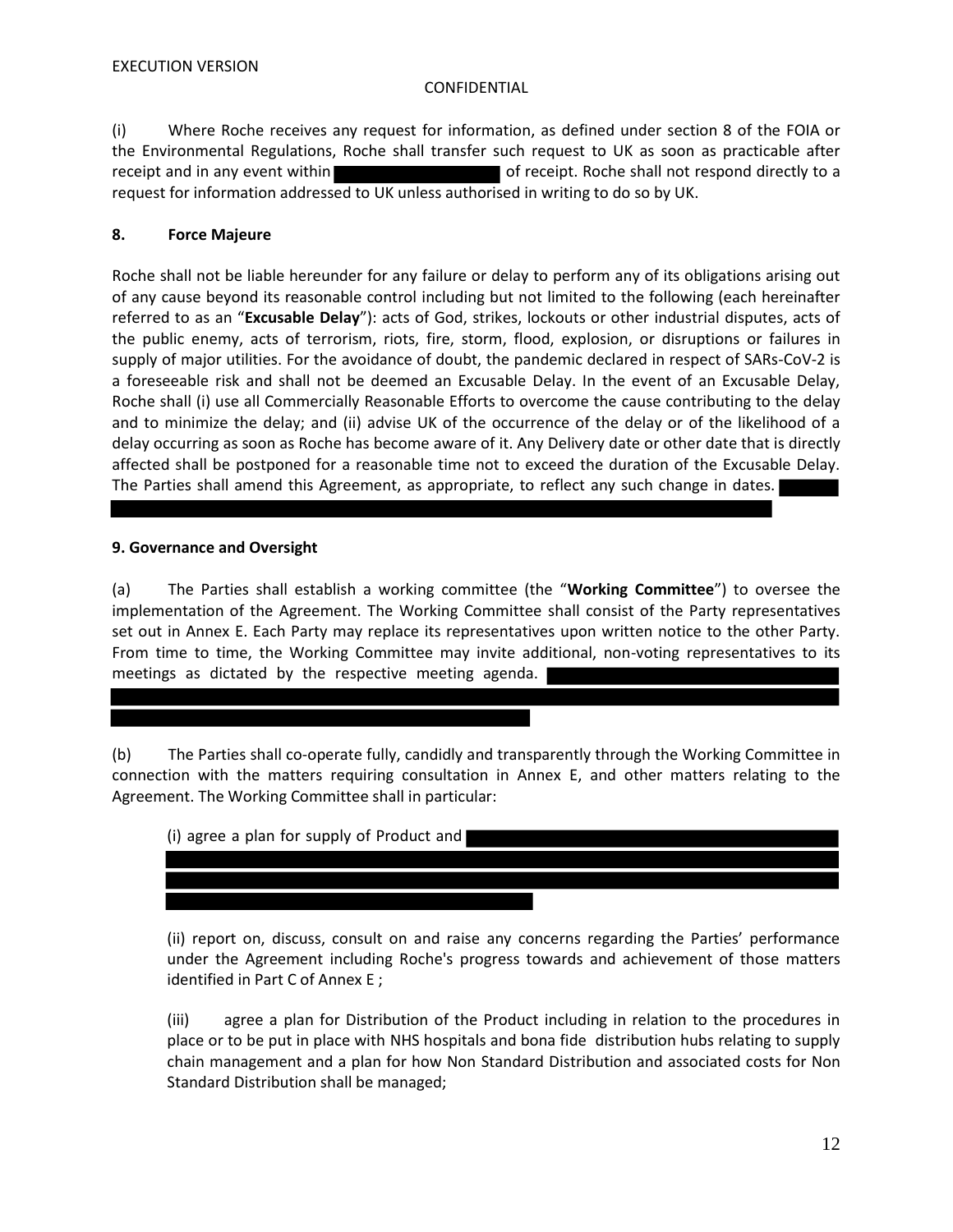(iv) report on, discuss, consult on and raise any concerns regarding disclosure of Roche Confidential Information as contemplated by Section 7;

(v) review, measure performance against and discuss possibilities to update the Delivery Schedule; and

(vi) discuss and devise any alternative mechanism for supply of the Product in accordance with Section 2(b)(i).

(c) The Parties acknowledge and agree that the Working Committee is a forum for discussion to facilitate the operation of this Agreement. For the avoidance of doubt, the Working Committee shall not have the authority to amend any of the terms and conditions of this Agreement or waive any rights of a Party under this Agreement.

# (d) The first meeting of the Working Committee shall occur

Thereafter, the Working Committee shall **the Community of Struth Community** or such other intervals and at such additional times as the Parties agree or as required to fulfil functions allocated to the Working Committee pursuant to this Agreement. The Parties shall hold Working Committee meetings by video or telephone conference or as otherwise agreed between the Parties and may agree from time to time to take decisions in writing.

(e) The Parties acknowledge that the Working Committee will operate by consensus. Each Party shall bear all expenses of their respective Working Committee representatives related to their participation in the Working Committee.

(f) Roche shall keep UK regularly informed through the Working Committee of the status and its progress in securing all regulatory approvals (including the Marketing Approval) required for Product in the Territory as well as the maintenance and renewal of the same, and the progress towards achieving Delivery of the Units volume of Product in compliance with the Delivery Schedule.

(g) UK and Roche shall cooperate and share relevant information through the Working Committee to facilitate the Delivery of Product in accordance with the Delivery Schedule and to facilitate and fulfil the objectives of this Agreement.

(h) If a Regulatory License applicable to the Product to be supplied hereunder, or any regulatory approval (including the Marketing Approval) for the Product is suspended, withdrawn or discontinued in, or withdrawn from, any market (including in the Territory) for safety, quality or regulatory reasons, then Roche shall promptly give UK notice of such discontinuation, suspension or withdrawal through the Working Committee. If a UK License is suspended, withdrawn or discontinued then UK shall promptly give Roche notice of such discontinuation, suspension or withdrawal through the Working Committee.

(i) Notwithstanding its reporting obligations through the Working Committee, Roche shall keep UK

, informed of all material

events relating to the development, manufacture and supply of the Product including with respect to those items in Annex E.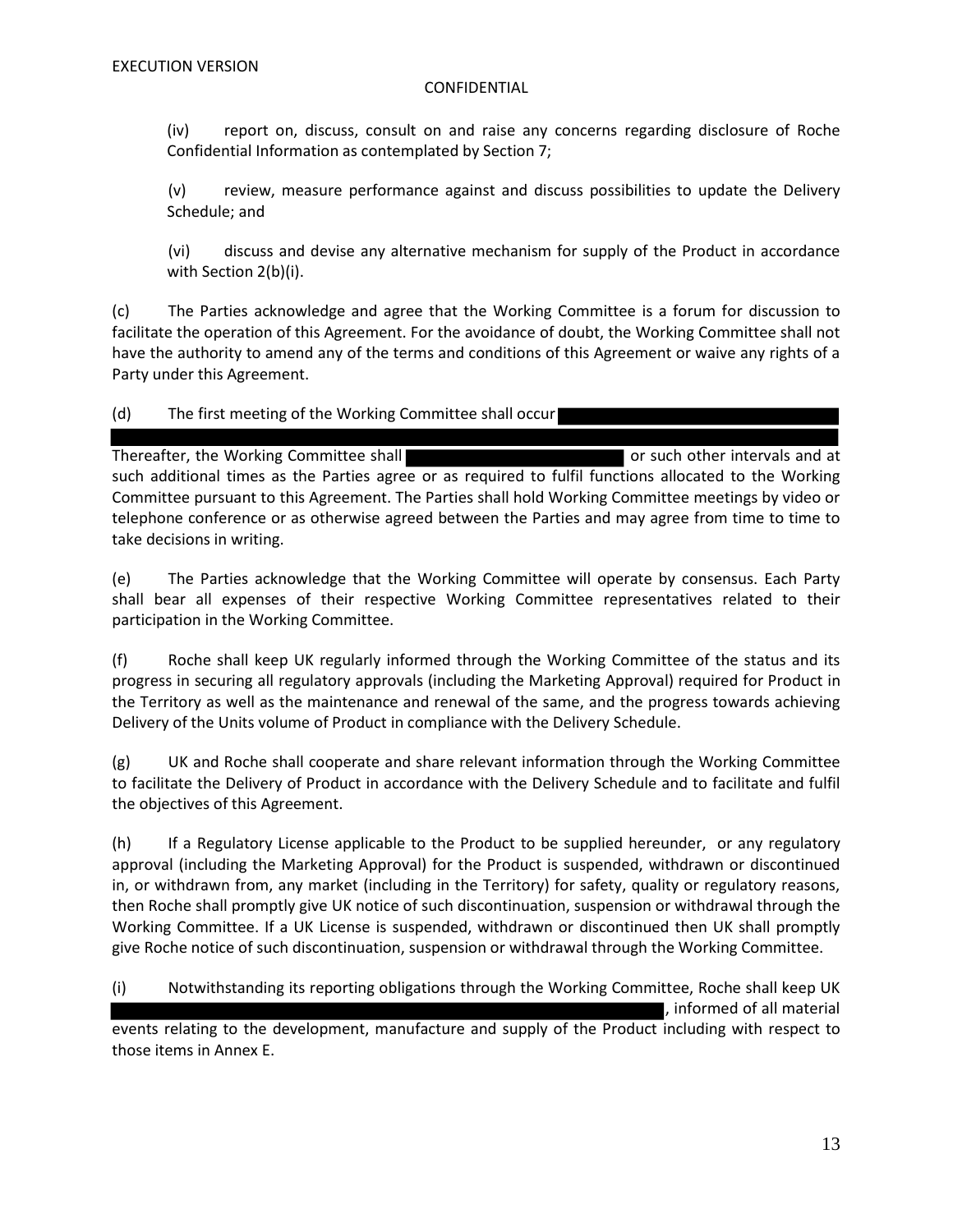(j) UK shall have a right of consultation in respect of the matters set out in Part B of Annex E or any other matters which will negatively impact or Delay supply under this Agreement. Before Roche takes or implements any decisions under, or which will negatively impact or Delay supply under, this Agreement, or are decisions in respect of those matters set out in Part B of Annex E, Roche shall provide UK with a reasonable opportunity to consult on and provide comments on Roche's proposed decision. Roche shall take on board and use Commercially Reasonable Efforts to take into account and implement any reasonable requests and comments of UK in respect of such matters.

(k)

# **10. Anti-Bribery**

Roche represents and warrants, on behalf of itself and its affiliates, and, to the best of its knowledge, its and their respective personnel, if any, directly and effectively involved, in the obtaining or performance of this Agreement (together with Roche, the "**Roche Representatives**") that:

(a) it and the Roche Representatives have not committed any offence under the Bribery Act 2010 in connection with the award, negotiation or performance of this Agreement or done any of the following ("**Prohibited Acts**"):

(i) offered, given or agreed to give any officer or employee of UK, the Crown or UK Affiliate any gift or consideration of any kind as an inducement or reward for doing or not doing or for having done or not having done any act in relation to the obtaining or performance of this Agreement or for showing or not showing favor or disfavor to any person in relation to this Agreement; or

(ii) in connection with this Agreement paid or agreed to pay any commission other than a payment, particulars of which (including the terms and conditions of the Agreement for its payment) have been disclosed in writing to UK; and

(b) Roche and its affiliates have in place and shall maintain adequate procedures designed and intended to prevent bribery and corruption, as contemplated by section 7 of the Bribery Act 2010; and

(c) Roche and its affiliates have not knowingly taken and shall not take any action that will, or would reasonably be expected to, cause UK or UK Affiliates to be in violation of any such Laws under (a) and (b).

# **11. Data Protection**

(a) Each Party shall comply with UK GDPR and the Data Protection Act 2018 as amended or superseded from time to time (together, the "**Data Protection Legislation**").

(b) In particular, each Party shall comply with the Data Protection Legislation in force from time to time in the Territory in respect of any personal data provided to it by the other Party under, or in connection with the performance of its obligations under, this Agreement or in the case of UK, related to the use of Product or by UK or any person to whom it is supplied pursuant to this Agreement. In particular, in respect of such personal data, each Party agrees to comply with the obligations placed on it by the Principle (f) (the "**Integrity Principle**") set out in the Data Protection Act 2018.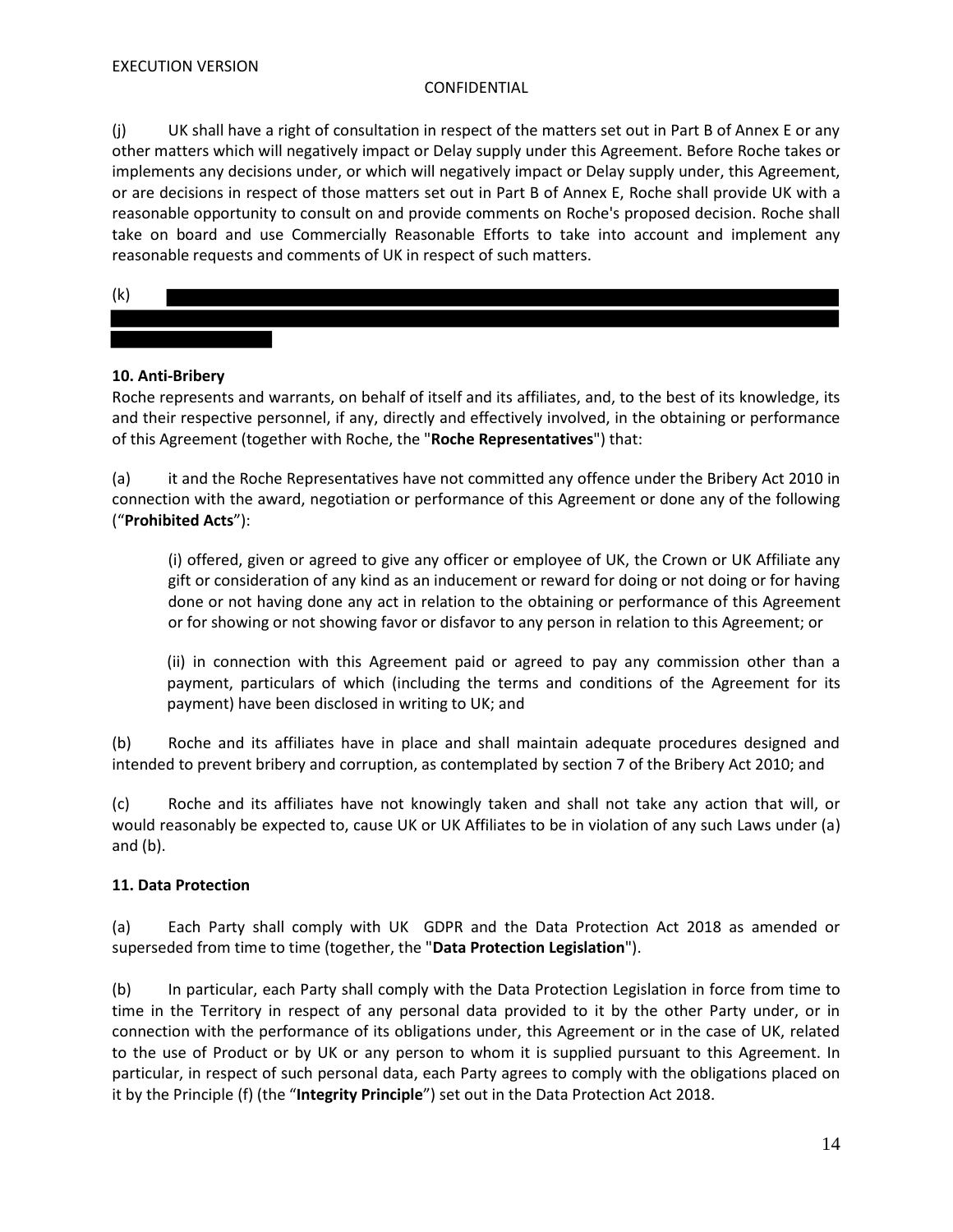(c) Both Parties agree to use all reasonable efforts to assist each other to comply with Data Protection Legislation, including in relation to subject access requests.

# **12. Right of Audit**

(a) Each Party shall keep secure and maintain for the Term of this Agreement and thereafter, or such longer period as may be agreed between the Parties, full and accurate records of all matters relating to this Agreement. In the case of Roche, Roche shall procure that all records relating to the manufacture, testing, packaging, transport and release of the Product shall be retained for no less than following Delivery of the Product or such longer period as may be required by applicable Laws.

(b) Roche shall grant to UK or its authorised agents such access to those records as they may reasonably require: (i) in order to check Roche's compliance with this Agreement, and (ii) for the purposes of any examination pursuant to section 6(1) of the National Audit Act 1983 of the economic efficiency and effectiveness with which UK has used its resources.

(c) The Comptroller and Auditor General may examine such documents as they may reasonably require which are owned, held or otherwise within the control of Roche and Roche affiliates and may require Roche to provide such oral and/or written explanations as may reasonably be necessary. This section does not constitute a requirement or agreement for the examination, certification or inspection of the accounts of Roche under section 6(3)(d) and 6(5) of the National Audit Act 1983.

(d) In entering into this Agreement and in its performance under this Agreement Roche shall ensure that it, its affiliates, and its staff, act in good faith towards UK and in connection with the subject matter of this Agreement.

(e) Roche shall take all reasonable steps to prevent any offence under applicable Law creating offences in respect of fraudulent acts (including any fraudulent acts in relation to this Agreement, or defrauding or attempting to defraud or conspiring to defraud the Crown) by staff and Roche in connection with the receipt of monies from UK. Roche shall notify UK immediately if it has reason to suspect that any such fraudulent acts have occurred or is occurring or is likely to occur.

# **13. Tax Non-Compliance**

(a) If, at any point during the Term of this Agreement, any of the following occurs:

(i) any tax return of Roche submitted to HM Revenue & Customs on or after 1 October 2012 is found, on or after 1 April 2013, to be incorrect as a result of:

(A) HM Revenue & Customs successfully challenging Roche under the legislation in Part 5 of the Finance Act 2013; or any future legislation introduced into parliament to counteract tax advantages arising from abusive arrangements to avoid national insurance contributions (together, the "**General Anti-Abuse Rule**"), or the Halifax Abuse Principle explained in the CJEU Case C-255/02 Halifax and others (the " **Halifax Abuse Principle**"), or under any tax rules or legislation that have an effect equivalent or similar to the General Anti-Abuse Rule or the Halifax Abuse Principle; or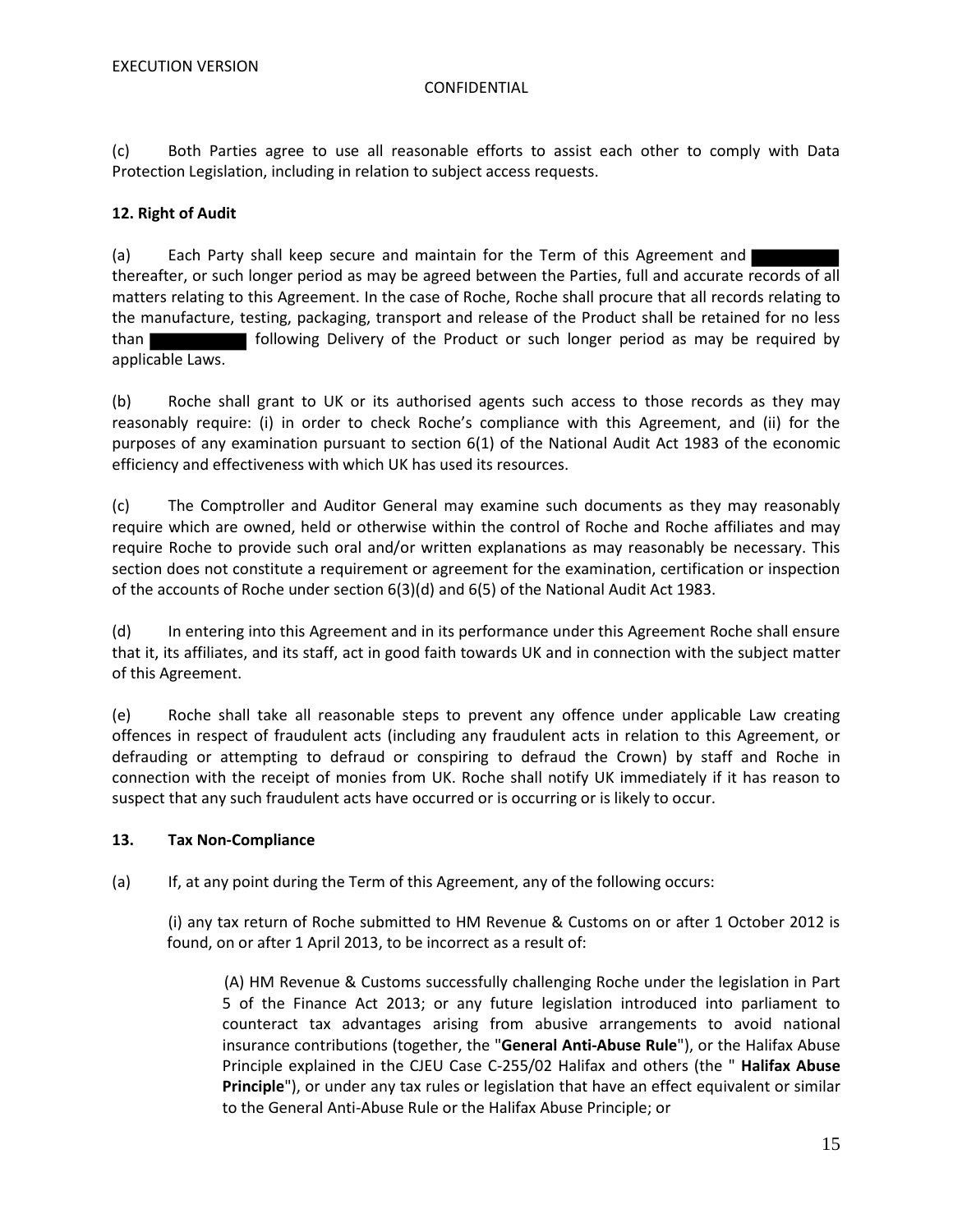(B) the failure of an avoidance scheme which Roche was involved in, and which was, or should have been, notified to HM Revenue & Customs under the Disclosure of Tax Avoidance Schemes rules which require a promoter of tax schemes to tell HM Revenue and Customs of any specified notifiable arrangements or proposals and to provide prescribed information on those arrangements or proposals within set time limits as contained in Part 7 of the Finance Act 2004 and in secondary legislation made under vires contained in Part 7 of the Finance Act 2004 and as extended to National Insurance Contributions by the National Insurance Contributions (Application of Part 7 of the Finance Act 2004) Regulations 2012, SI 2012/1868 made under s.132A Social Security Administration Act 1992 or any equivalent or similar regime; or

(ii) any tax return of Roche submitted to HM Revenue & Customs on or after 1 October 2012 gives rise, on or after 1 April 2013, to a criminal conviction in any jurisdiction for tax related offences which is not spent at the Effective Date or to a civil penalty for fraud or evasion;

(each an "**Occasion of Tax Non-Compliance**"), then Roche shall notify UK in writing of such fact within twenty (20) Business Days of its occurrence.

# **14. Compliance with Law**

(a) During the Term, Roche shall comply, and shall procure that its personnel, its affiliates and their personnel, and all contractors involved in the development, manufacture, packaging, labelling, storage, transport and supply of the Product comply, at all times and in all material respects with all applicable Law, including equality and non-discrimination legislation, labor and employment legislation and environmental and safety legislation, in each case in relation to the development, manufacture and Delivery of Product.

(b) Roche shall notify UK promptly if it becomes aware of:

(i) any actual material failure to comply with section 14(a); or

(ii) any investigation of or proceedings against Roche under human rights legislation, equality and non-discrimination legislation, labor and employment legislation and environmental and safety legislation in relation to the development, manufacture and Delivery of Product and shall cooperate fully and promptly with any reasonable requests of the person or body conducting such investigation or proceedings, including allowing access to any documents or data required, attending any meetings and providing any information requested.

# **15. Assignment & Subcontracting**

(a) Other than with the written consent of UK (such consent to be at UK's discretion), Roche may not assign, transfer, mortgage, charge, or grant any interest in, the whole or any part of the benefit of, or any of its rights or obligations or interests under, this Agreement. Any assignment, transfer, mortgage, charge or grant to a third party shall only be permitted with the written consent of UK.

(b) Without prejudice to Section 15(a) and (c), if a Party performs or has performed any of its obligations under this Agreement through any third party or its affiliates, such Party shall remain bound by its contractual obligations and responsible to the other Party for the implementation of this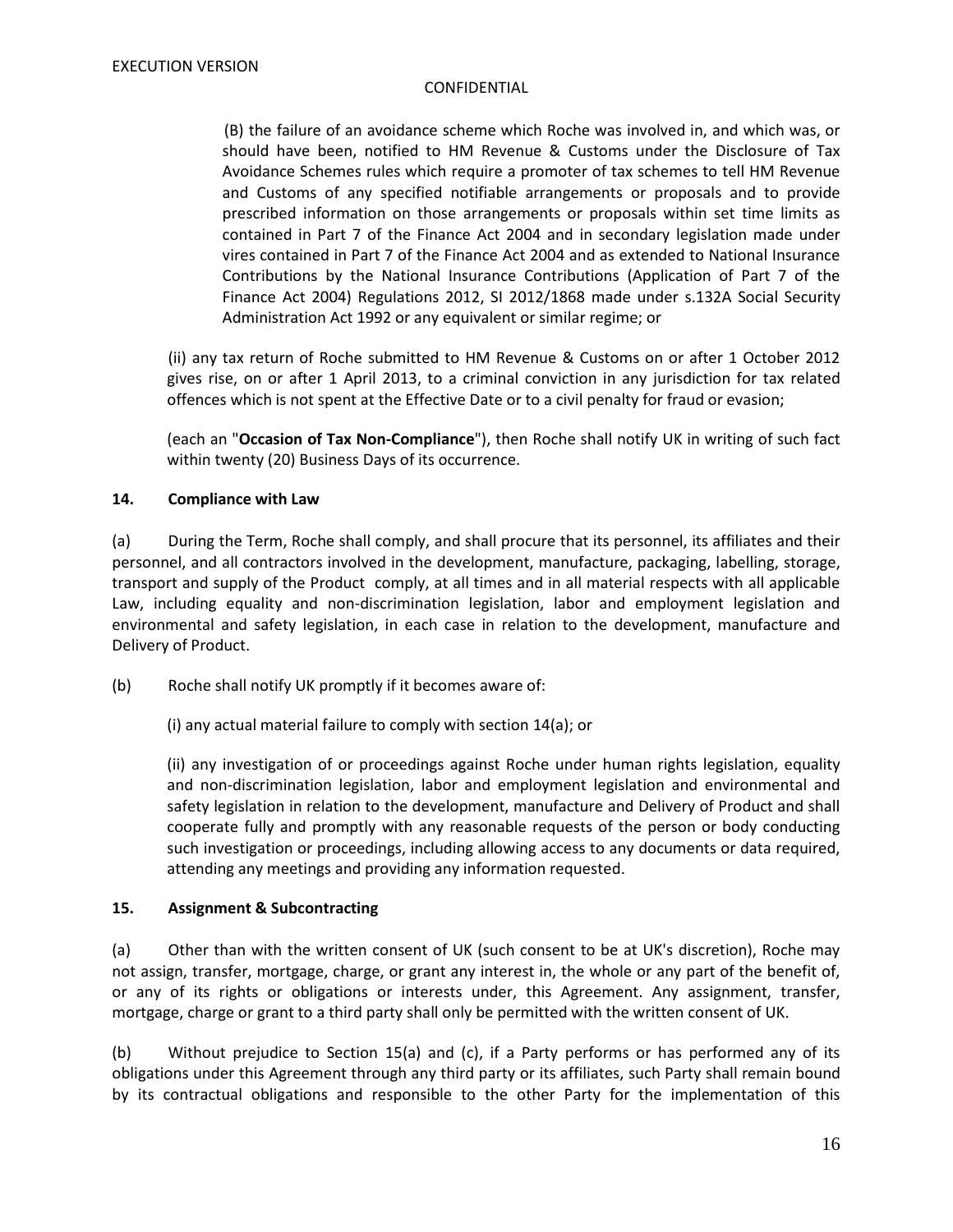Agreement including the acts or omissions of such third party or affiliates as if those acts or omissions were of its own.

(c) Solely to the extent permitted under the terms of this Agreement, either Party may subcontract or delegate certain of its obligations under this Agreement (i) to a contractor (in the case of Roche) or (ii) to an authorized agent or person responsible for administering or having administered Product including all health service bodies (in the case of UK), provided that in each case of (i) and (ii) each applicable Party shall remain responsible for all acts and omissions of its subcontractor or delegee as if they were its own.

# **16. Supplier Code of Conduct**

Roche shall comply with the Supplier Code of Conduct (initially published on behalf of UK by the Government Commercial Function, dated September 2017) as may be amended, restated, updated, reissued or re-named from time to time, a copy of which is available online at https://www.gov.uk/government/publications/supplier-code-of-conduct (the "**Supplier Code of Conduct**"), within a reasonable period from the Effective Date for the remaining duration of the Agreement.

# **17. General**

# *(a) Governing Law and Jurisdiction*

This Agreement (including the annexes) and any dispute or claim arising out of or in connection with it shall be governed by and construed in accordance with English law and subject to the exclusive jurisdiction of the English courts to which the parties irrevocably submit.

# *(b) Interpretation*

Except where the context expressly requires otherwise: (i) the use of any gender herein will be deemed to encompass references to either or both genders, and the use of the singular will be deemed to include the plural (and vice versa); (ii) the words "include", "includes" and "including" will be deemed to be followed by the phrase "without limitation" and will not be interpreted to limit the provision to which it relates; (iii) the word "shall" will be construed to have the same meaning and effect as the word "will"; (iv) any definition of or reference to any agreement, instrument or other document herein will be construed as referring to such agreement, instrument or other document as from time to time amended, supplemented or otherwise modified (subject to any restrictions on such amendments, supplements or modifications set forth herein); (v) any reference herein to any person, body or legal entity will be construed to include that person's, body's or legal entity's successors and permitted assigns; (vi) the words "herein," "hereof," and "hereunder," and words of similar import, will be construed to refer to this Agreement in its entirety, as the context requires, and not to any particular provision hereof; (vii) all references herein to Sections or Annexes will be construed to refer to sections or Annexes of this Agreement, and references to this Agreement include all the Annexes attached hereto; (viii) the word "notice" means notice in writing (whether or not specifically stated); (ix) provisions that require that a Party or the Parties "agree," "consent," or "approve" or the like will require that such agreement, consent or approval be specific and in writing, whether by written agreement, letter, approved minutes or otherwise (but not by instant messaging); (x) references to any specific Law, rule or regulation, or article, section or other division thereof, will be deemed to include the then current amendments thereto or any replacement or successor Law, rule or regulation thereof;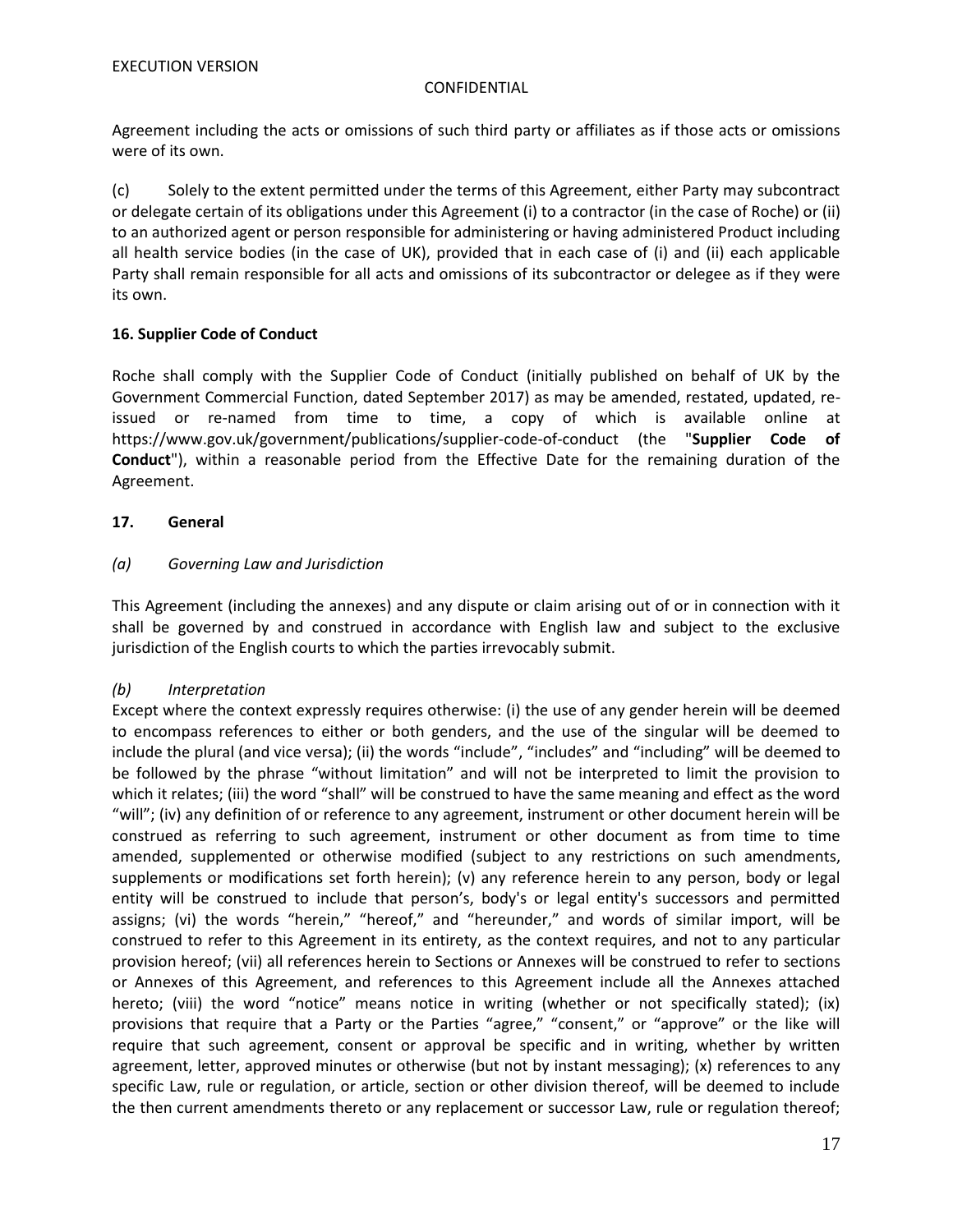(xi) the term "or" will be interpreted in the inclusive sense commonly associated with the term "and/or"; (xii) any undertaking by, or obligation on, a Party to (1) do any act or thing includes an undertaking to procure the doing of that act or thing by a Party's affiliates; and (2) not do any act or thing includes an undertaking not to encourage, solicit, cause, or assist the doing of that act or thing by any affiliate or other person; (xiii) any reference to a Party or the Parties shall include legal successors and/or any permitted assignees of a Party; (xiv) any reference to GBP, Pounds Sterling or £ is to the lawful currency from time to time of the United Kingdom of Great Britain and Northern Ireland and to US Dollars or US\$ is to the lawful currency from time to time of the USA; (xv) any reference to a statute or statutory provision includes any successor legislation thereto, regulations promulgated thereunder, any consolidation or re-enactment, modification or replacement thereof, any statute or statutory provision of which it is a consolidation, re-enactment, modification or replacement and any subordinate legislation in force under any of the same from time to time except in each case to the extent that any consolidation, re-enactment, modification or replacement enacted after the date of this Agreement would extend or increase the obligations, in any manner (and whether financial obligations or otherwise), of either Party hereunder; and (xvi) the interpretation of this Agreement, any notice, consent or the like delivered hereunder, and any action, dispute, arbitration or proceeding, will be provided or conducted in English; (xvii) reference to a party's or person's "affiliate" shall, unless defined elsewhere, mean a person, body or legal entity that controls, is controlled by, or is under common control with that party or person, wherein control is deemed to exist where the applicable party, person, body or legal entity owns or controls, directly or indirectly, more than fifty percent (50%) of the equity securities entitled to vote in the election of directors (or, in the case that such person is not a company or corporation, for the election of the corresponding managing authority), or otherwise has the power to direct the management and policies of such person, body or legal entity save in the case of Roche the term "affiliate" shall not include

(xviii) reference to "**Laws**" means those statutes, ordinances, regulations, rules, treaties, directives, judgments, decrees or orders of any governmental authority (being any applicable court, council, tribunal, arbitrator, agency, regulatory body, department, bureau, branch, office, legislative body, commission or other instrumentality of government) in the Territory or any country where activities for or pursuant to this Agreement (including those concerning development, manufacturing, testing, packaging and storage of Product) are undertaken (or, but solely where the context requires, any other relevant geographical area).

# *(c) Business Day*

In the event that any action to be taken under this Agreement falls on a day which is not a Business Day (namely Saturday, Sunday or a statutory holiday in England), then such action shall be taken on the next succeeding Business Day.

# *(d) Independence of Parties*

Each Party is independent of the other. The Parties are not agents or partners of, or joint venturers with, each other. All covenants contained in this Agreement are contractual in nature.

# *(e) Waiver*

No failure on the part of a Party to exercise, and no delay in exercising any right, power, remedy or privilege under this Agreement, or provided by statute or at law or in equity or otherwise, will impair, prejudice or constitute a waiver of any such right, power, remedy or privilege or be construed as a waiver of any breach of this Agreement or as an acquiescence therein, nor will any single or partial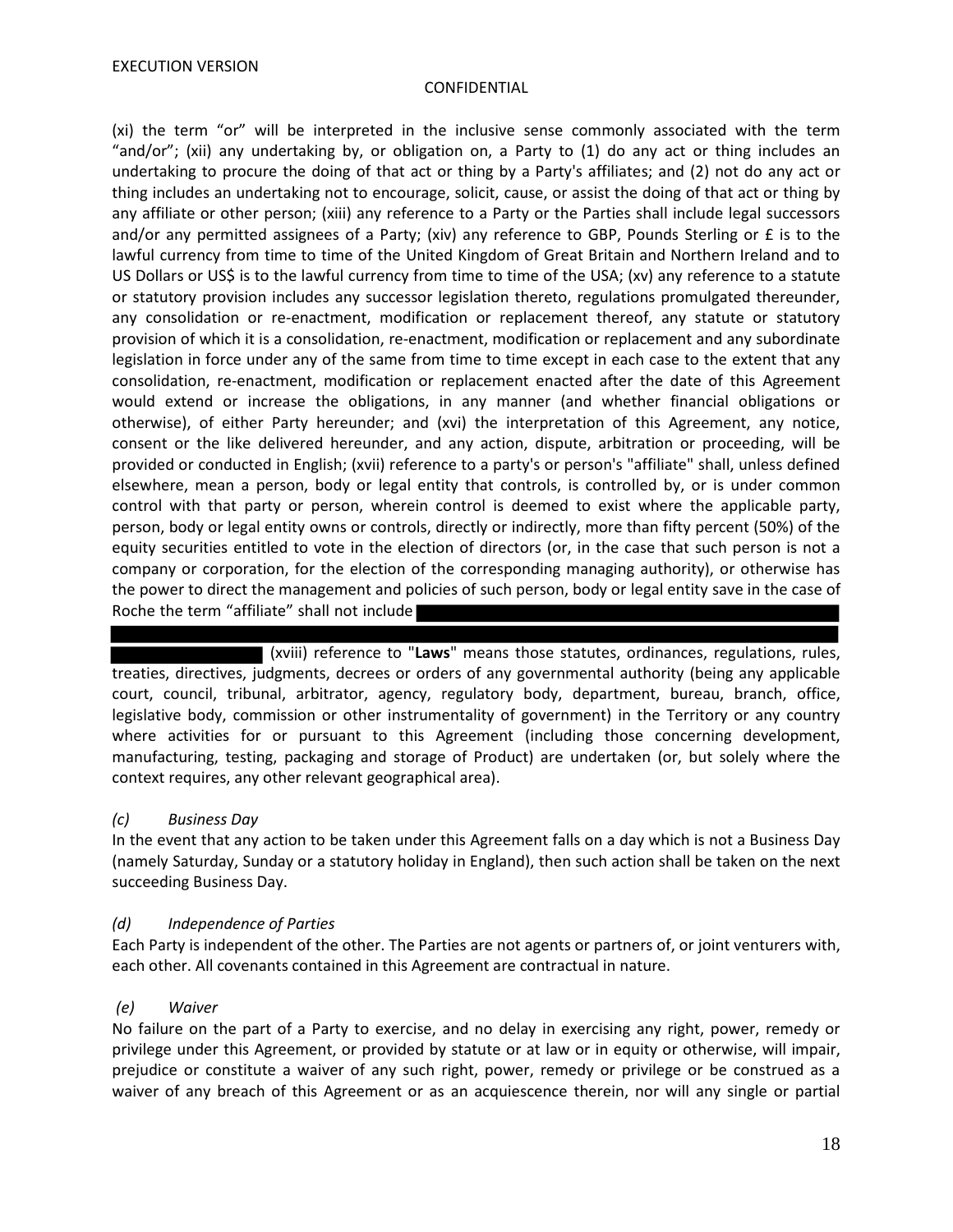exercise of any such right, power, remedy or privilege preclude any other or further exercise thereof or the exercise of any other right, power, remedy or privilege. No waiver by either of the Parties of any breach of any condition, covenant or term of this Agreement shall be effective unless it is in writing and it shall not constitute a waiver of such breach of such condition, covenant or term except in respect of the particular breach giving rise to such waiver.

# *(f) Severability*

If any provision in this Agreement is held to be invalid, unenforceable or in conflict with any applicable Law that provision shall be deemed to no longer form a part of this Agreement. The Parties agree that the remaining provisions shall be deemed to be in full force and effect as if both Parties had executed such remaining provisions after the invalid provision was expunged.

# *(g) Entire Agreement*

This Agreement constitutes the entire agreement between UK and Roche pertaining to its subject matter and supersedes all prior and contemporaneous agreements, understandings, negotiations and discussions, whether oral or written, of the Parties and there are no warranties, representations or other agreements between the Parties in connection with its subject matter except as specifically set forth in this Agreement. No supplement, modification, amendment or waiver of this Agreement shall be binding unless executed in writing by all of the Parties. Any term or condition of any purchase order issued by UK which conflicts with, modifies or imposes obligations on Roche in addition to those contained in, this Agreement shall be null and void.

# *(h) Surviving Provisions*

Any provisions of this Agreement that are expressed to, or by implication are intended to, survive its termination or expiry shall do so, including those provisions of Section 2(b) (*Distribution)*, Section 2(c) (*Non Standard Distribution*), Section 3(e) and (f) (*Marketing Approvals*) until Product Delivered has been used or its shelf life expired, Section 5(b), 5(c) and 5(d) (*Indemnities*), Section 7 (*Confidentiality*), Section 11 (*Date Privacy*), Section 12(a) to (c) (*Audits*), Section 15 (*Assignment*), this Section 17 (*General*), and Annex B Sections 5 and 6 (*Defects*). The termination or expiry of this Agreement shall be without prejudice to any accrued rights of the respective Parties which shall survive such termination or expiry.

# *(i) Further Assurances*

Each Party shall do such things, to attend or cause their respective representatives to attend such meetings, and execute such further documents, agreements and assurances as may be deemed necessary, reasonably required or advisable from time to time in order to carry out and give full force and effect to the terms and conditions of this Agreement in accordance with its true intent.

# *(j) Binding upon Successors*

This Agreement shall enure to the benefit of and be binding upon each Party and its heirs, executors, administrators and permitted successors and assigns.

# *(k) Currency*

Except where otherwise expressly provided, all amounts in this Agreement are stated and shall be paid in Pounds Sterling.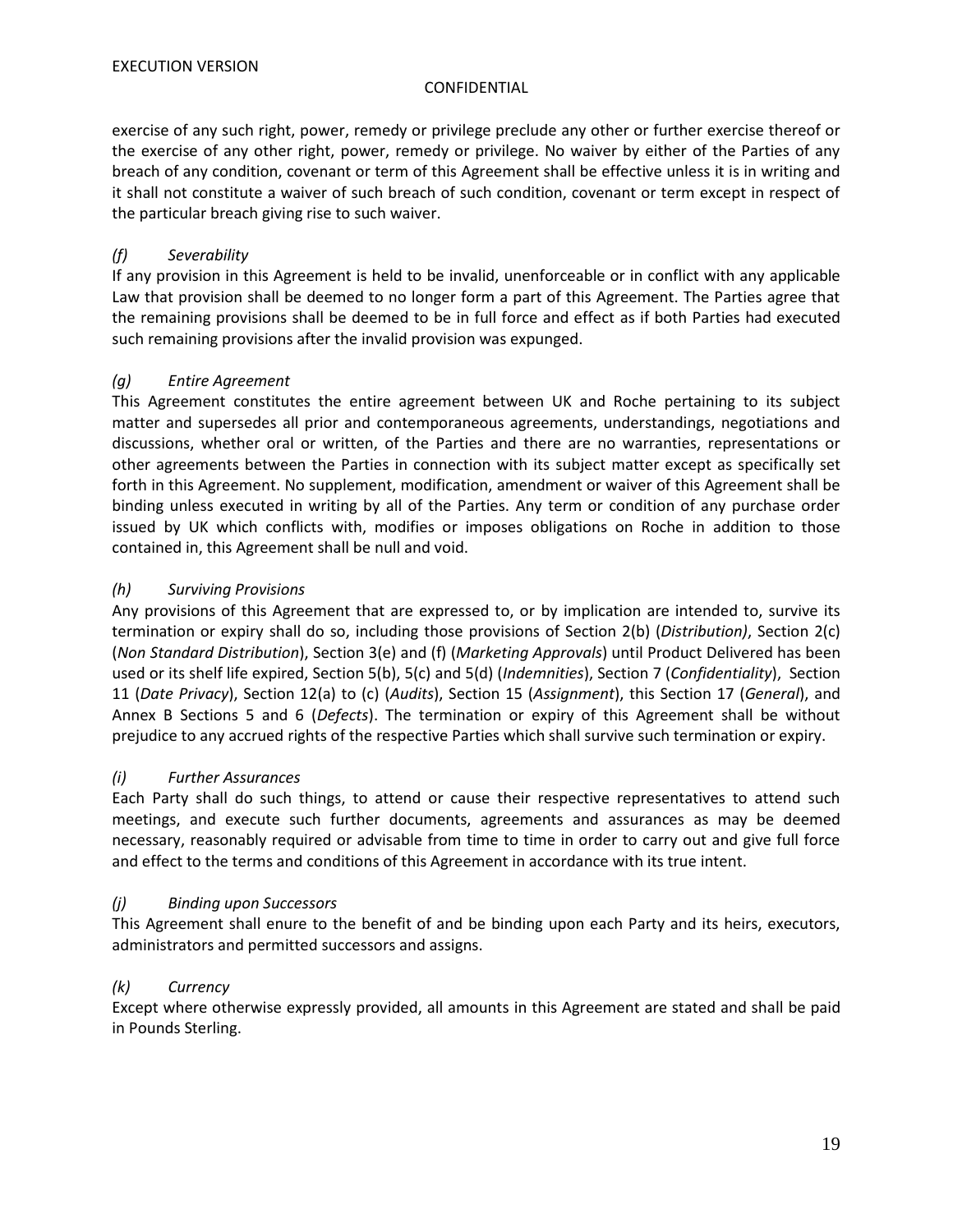# *(l) No Third Party Beneficiaries*

Save as set forth in this Agreement, including pursuant to the indemnities, no person other than the Parties are intended to be beneficiaries of the rights of either Party hereto including pursuant to the Contracts (Right of Third Parties) Act 1999. Notwithstanding any third party beneficiary rights hereunder, the Parties may agree to terminate, amend or vary the terms of this Agreement without the consent or waiver of such rights by any third party beneficiary.

# *(m) Notices*

Any notice required to be given hereunder shall be considered properly given if sent by pre-paid mail, courier, by hand or email (return receipt requested) to the respective address of each Party as set forth in Annex B. Any notice delivered after 5pm GMT shall be deemed not to be received until 9am on the next Business Day.

# (n*) Language*

The parties hereto have requested that this Agreement be written in the English language.

# *(o) Annexes*

The annexes to this Agreement are an integral part thereof.

# *(p) Counterparts and e-Signature*

This Agreement may be executed by the Parties hereto in separate counterparts, each of which when so executed and delivered shall be deemed an original, but all such counterparts shall together constitute one and the same Agreement. The Parties agree that execution of this Agreement by exchanging PDF signatures shall have the same legal force and effect as the exchange of original signatures.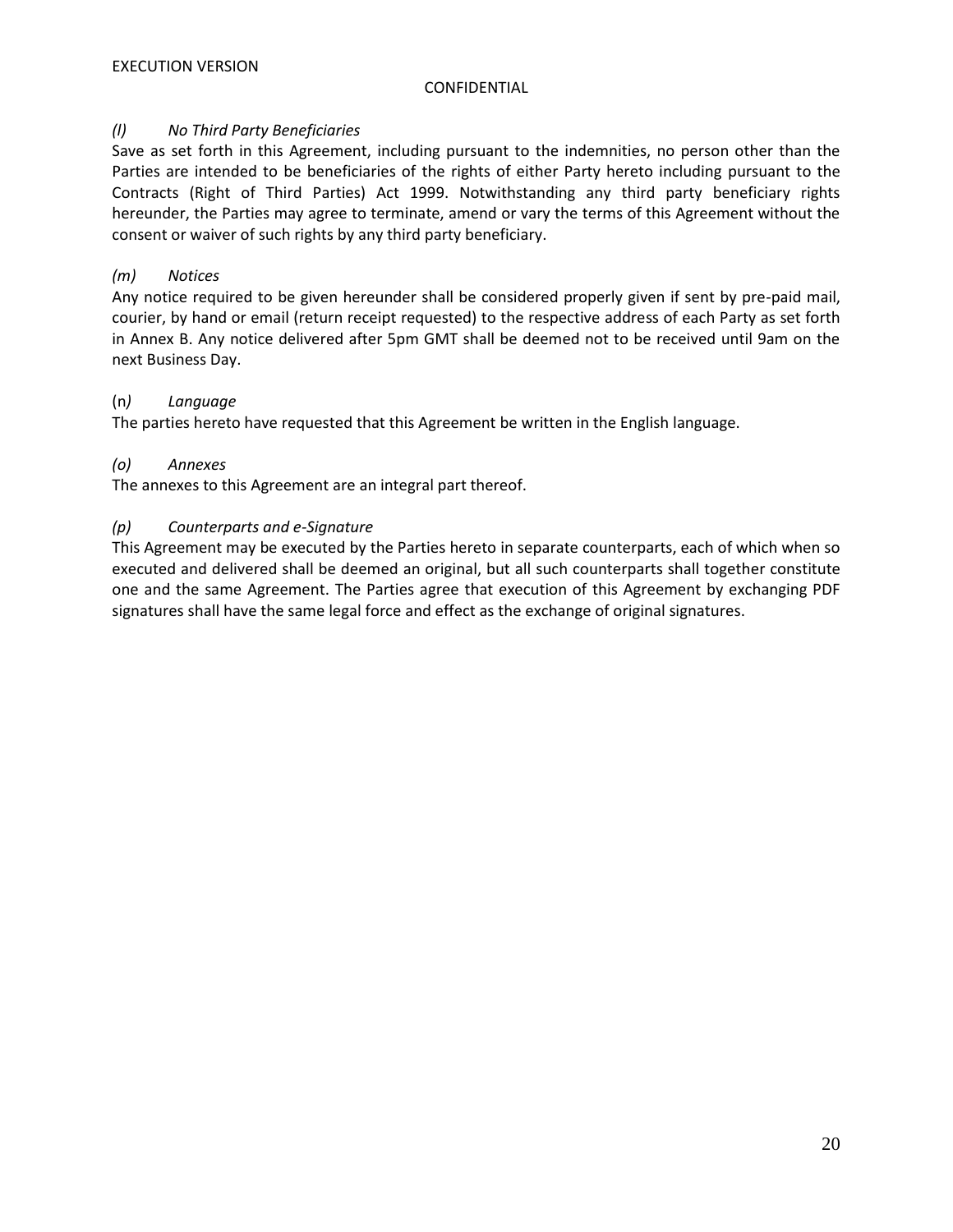#### **EXECUTION VERSION**

#### **CONFIDENTIAL**

This Agreement is accepted and executed as of the Effective Date first written above by:

| <b>ROCHEP</b> |                 |                    |                 |
|---------------|-----------------|--------------------|-----------------|
| By:           |                 |                    |                 |
|               | Name:<br>Title: |                    | General Manager |
|               |                 | Date: March 4 2021 |                 |

The Secretary of State for the Department for Business, Energy and Industrial Strategy acting on behalf of Her Majesty's Government of the United Kingdom (including the Northern Ireland Executive **Committee, the Scottish Executive and the Welsh Government)** 

By:

Name: **Title:** Date: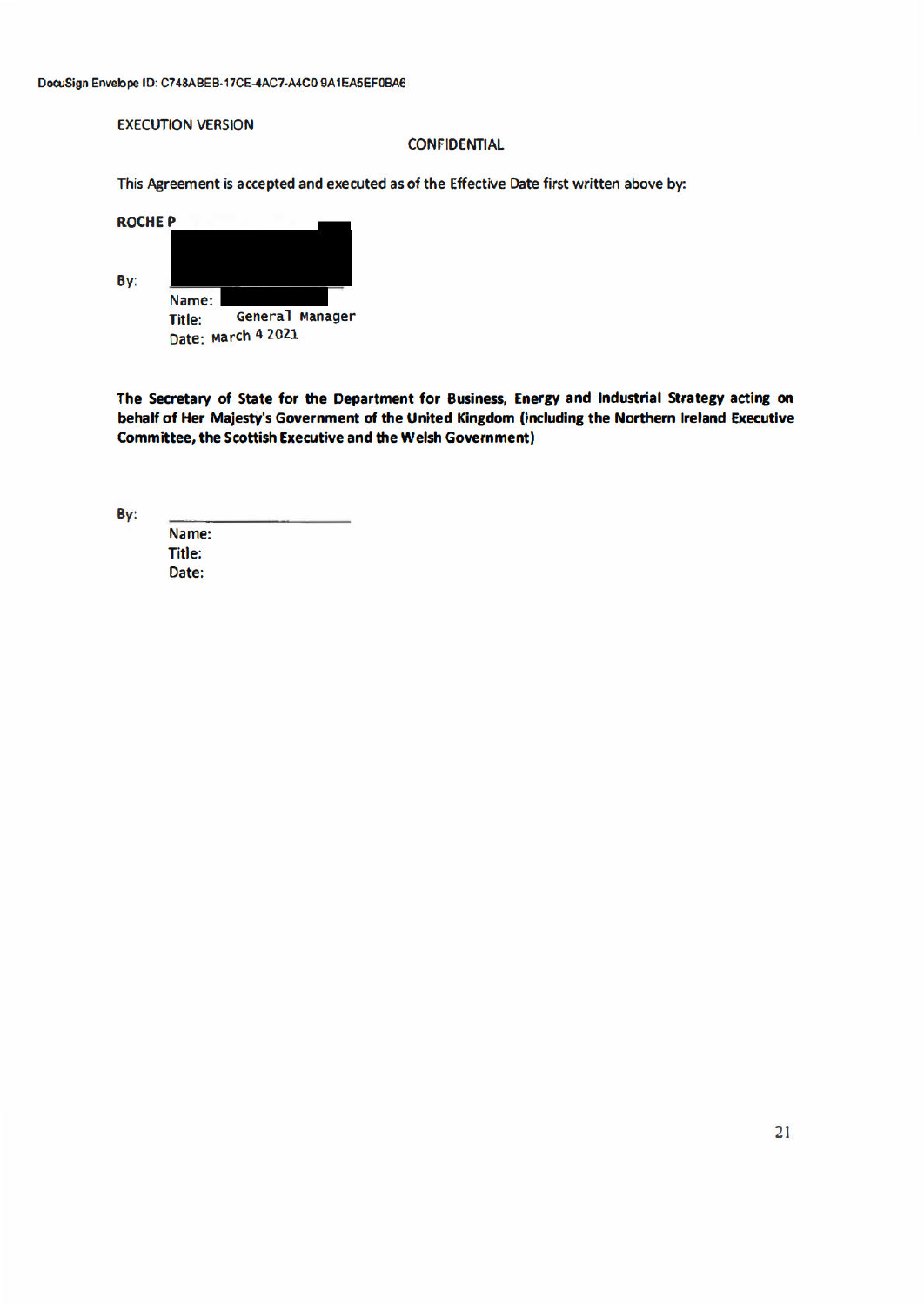This Agreement is accepted and executed as of the Effective Date first written above by:

### **ROCHE PRODUCTS LIMITED**

By: \_\_\_\_\_\_\_\_\_\_\_\_\_\_\_\_\_\_\_\_\_\_

Name: Title: Date:

**The Secretary of State for the Department for Business, Energy and Industrial Strategy acting on behalf of Her Majesty's Government of the United Kingdom (including the Northern Ireland Executive Committee, the Scottish Executive and the Welsh Government)**



By:

Name: Title: Director General Vaccine Taskforce Date: March 5 2021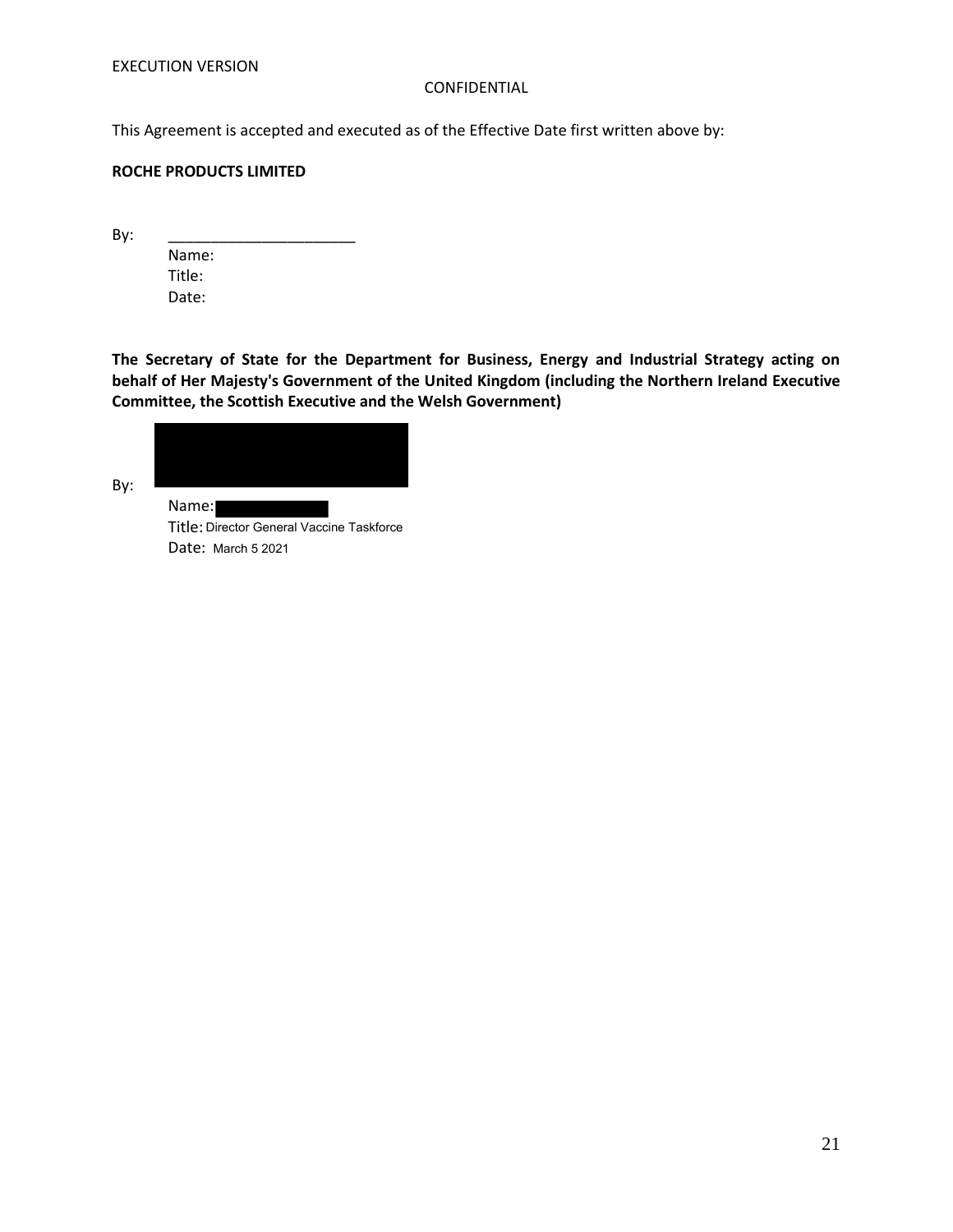# **ANNEX A - PRODUCT REQUIREMENTS**

# **1. Scope**

Roche will supply Product duly authorized for sale in UK under an appropriate Marketing Approval .

# **2. Format and Shelf Life**



# **3. Firm Quantity**

| <b>Item Description</b>                                                                  | <b>Firm Quantity</b> | <b>Completion Date</b><br>(Expected Date for all Firm Quantity to be<br>Delivered) |
|------------------------------------------------------------------------------------------|----------------------|------------------------------------------------------------------------------------|
| Single dose combination pack<br>of casirivimab and imdevimab<br>(collectively, a "Unit") |                      | The Longstop Date                                                                  |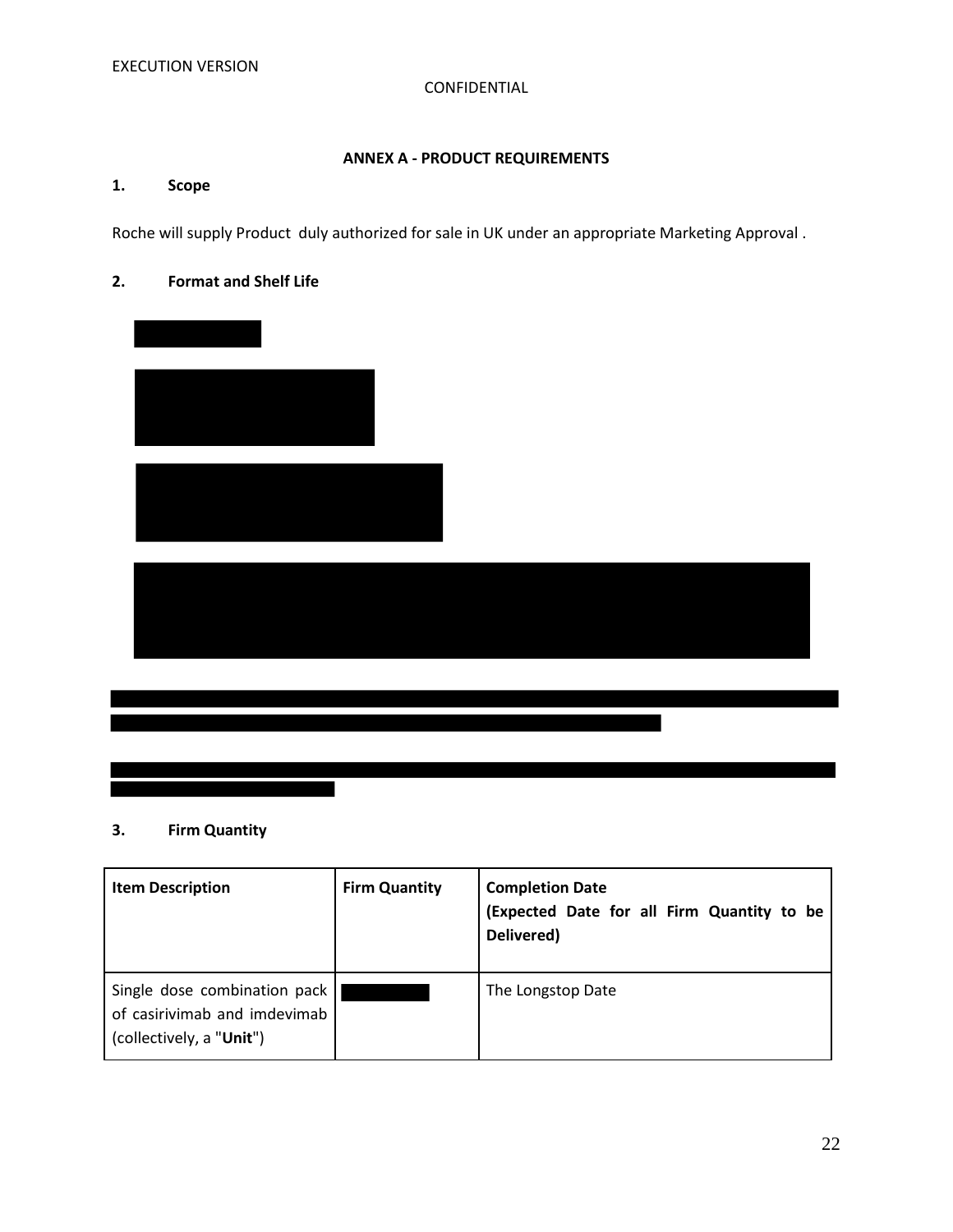# *Commercially Reasonable Efforts to Deliver / Inability to Deliver*

UK acknowledges that, as of the Effective Date of this Agreement, Roche has not obtained a Marketing Approval to market the Product in UK. The Delivery Schedule reflects the expected timeline to Deliver the Firm Quantity of Product in tranches, which must be ordered from Roche's head office which is responsible for production and allocation of Product globally outside the United States.

# **4. Optional Quantities**

Roche's supply obligations hereunder are restricted to of Product.

Where UK requests any quantities of Product in excess of this quantity, the Parties shall through the Working Committee discuss such request in good faith and seek to authorize such additional quantities on the same terms as under this Agreement by formal executed amendment to this Agreement.

# **5. Maintenance of the Cold Chain During Transportation and Storage**

Throughout the shipping process, Roche will maintain the Product in temperature controlled and monitored conditions in accordance with the manufacturer's recommended storage conditions and/or as described within the Product monograph. UK and Roche will maintain the Product in temperature controlled and monitored conditions in accordance with the manufacturer's recommended storage conditions and/or as described within the Product monograph in their respective storage facilities.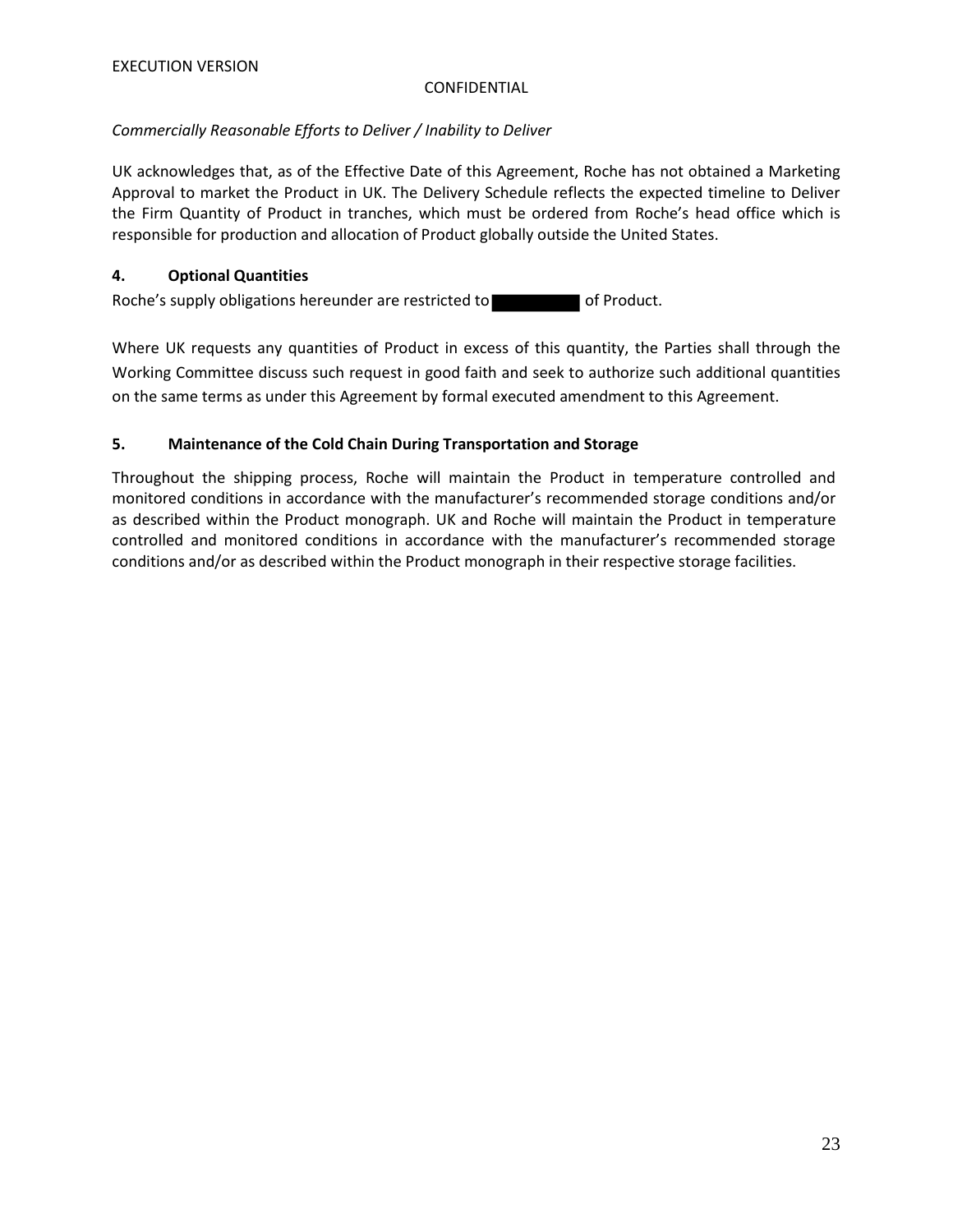#### **ANNEX B - BASIS OF PAYMENT AND OTHER TRADE TERMS**

#### **1. Ordering and pricing Information**

UK must submit to Roche a purchase order for any Product required, which purchase order shall be subject to the terms and conditions of this Agreement.

All prices are firm Unit prices, in British Pounds, excluding VAT for Delivery as per Incoterm 2020 DDP and are inclusive of Distribution (but not the costs associated with Non Standard Distribution). Each firm Unit price is applicable for all destinations in UK other than destinations for Non Standard Distribution. No other payments (other than VAT and agreed Non Standard Distribution costs) beyond the price are payable for the supply, and Delivery of Product or Roche's performance hereunder.

#### **2. Unit Price Product REGN-COV2**

| <b>Product Name</b>                                | <b>Definition of One Unit</b>                                | <b>Firm Quantity</b>     | Firm price per Unit |
|----------------------------------------------------|--------------------------------------------------------------|--------------------------|---------------------|
| <b>REGN-COV2</b><br>(casirivimab and<br>imdevimab) | Single dose combination pack of<br>casirivimab and imdevimab | <b>Irm</b><br>Quantity") |                     |

#### **3. Invoicing Instructions and Notices**

Roche must submit VAT invoices to UK upon Delivery of Product.

Roche must submit VAT invoices (in accordance with paragraph 4 below) for certification and payment, and other notices under this Agreement, to UK at:

Secretary of State, Department for Business, Energy and Industrial Strategy 1 Victoria St Westminster London SW1H 0ET Attn: Director General of the Vaccine Task Force With a copy to: Secretary of State, Department for Business, Energy and Industrial Strategy 1 Victoria St Westminster London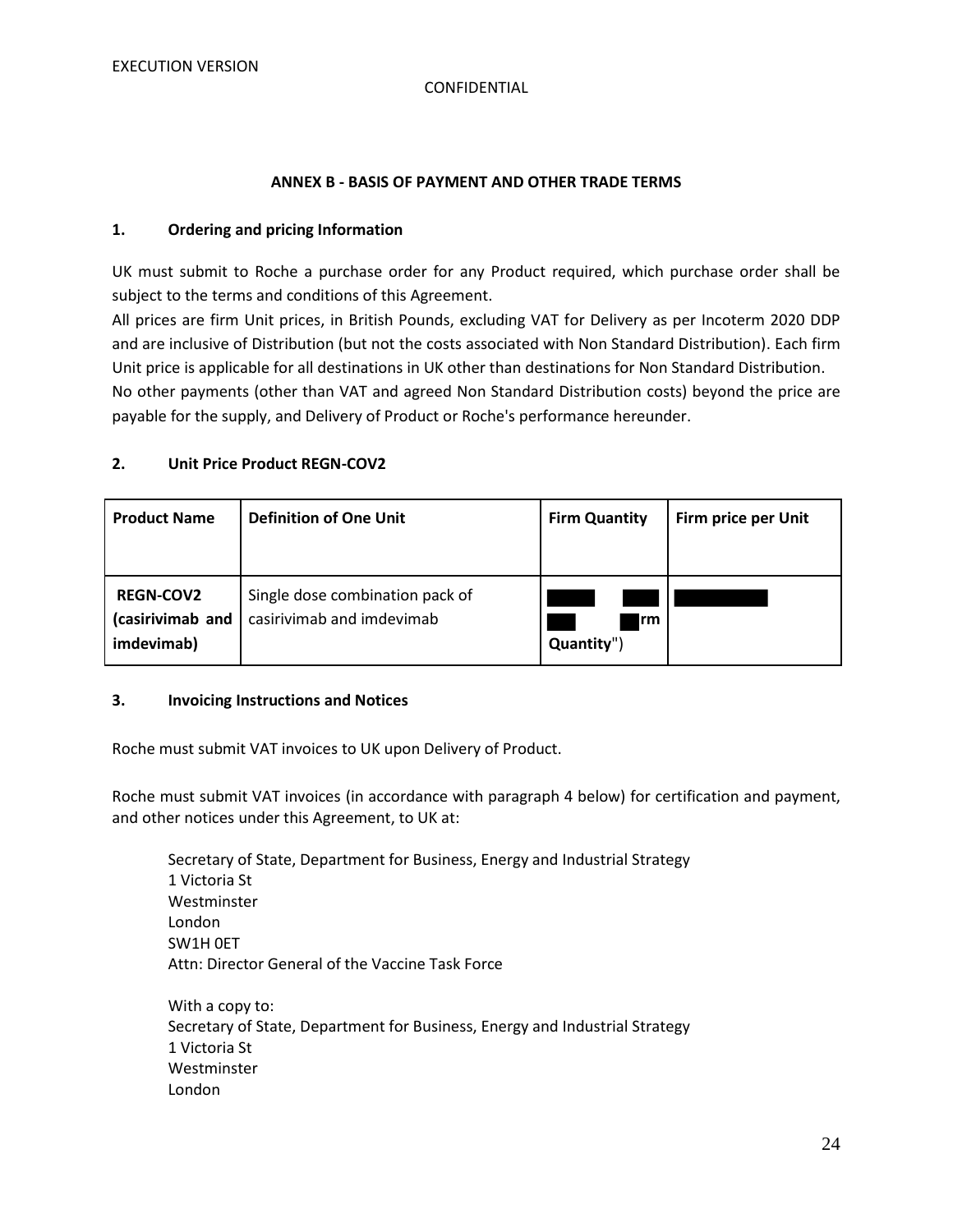### SW1H 0ET

Attn: Permanent Secretary, Department for Business, Energy & Industrial Strategy

**Email:** 

UK may submit notices under this Agreement to Roche at:

 General Counsel Roche Products Limited 6 Falcon Way, Shire Park Welwyn Garden City AL7 1TW

**Email:** 

# **4. Payment Terms**

On Delivery Roche will issue an invoice to UK for such Units of Product so Delivered. Payment is due by the last Business Day of the month following the month stated in the date of invoice. No payment shall be deemed to have been received by Roche until it has received cleared funds. Roche reserves the right at any time to require UK to make payment by direct debit to such bank account of Roche as nominated by Roche from time to time.

#### **5. Title and Risk**

Title to and risk in the Product passes upon Delivery, save that Roche shall be responsible for (A) any damage or loss suffered in Distribution and (B) for any Product that is Delivered and then properly rejected following examination by UK and/or is found to be defective

Upon Delivery, except for during Distribution, UK shall be fully responsible for ensuring that Product issued under a Marketing Approval is stored in accordance with the approved Product monograph.

With regard to defective Product (i) damaged prior to Delivery that is notified to Roche by UK

; or (ii) Roche will at UK's election (i) use CRE to promptly replace or (ii) refund (if any monies have been paid) and account for any out-of-pocket expenses incurred by UK in relation to such defective Product. Defective or damaged Product will be collected and destroyed by Roche at its own cost.

Notwithstanding the above, if a defect in the Product was not reasonably ascertainable from a visual inspection of the Product and review of the accompanying Documentation,

shall not apply, provided that UK notifies Roche in writing of its subsequent detection or receipt of notice of the defect prior to expiration of the shelf life

in the applicable Product. Any acknowledgement of receipt of Product by UK does not constitute an acceptance of Product as defect-free.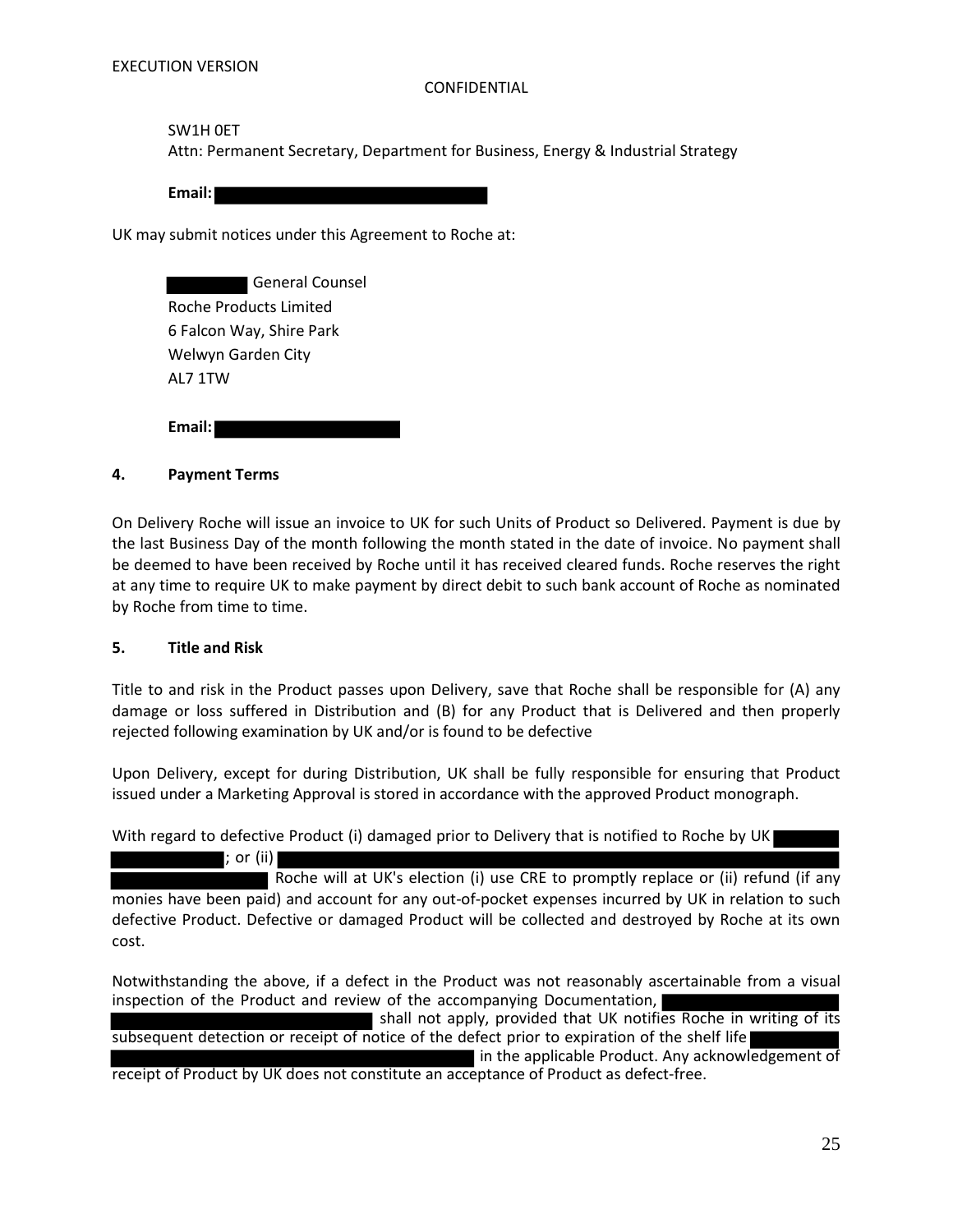If the replacement Product is not available in a timeframe acceptable to UK, then UK may, in addition to and without prejudice to any other remedy available, choose to request reimbursement in lieu of replacement Product.

Roche acknowledges that an agent on behalf of UK may examine Product for damage or defects and report the same to Roche, which notification shall be deemed a notification by UK under this Agreement.

### **6. Returns**

All sales are final with no Product return except to the extent that the Product is defective, damaged or otherwise subject to a recall or withdrawal.

In the event of a recall or a withdrawal of Product, Roche must notify UK and the MHRA and must collect and destroy the Delivered, recalled, or withdrawn Product at its own cost. Roche shall also be responsible for all other costs of any recall or market withdrawal of the Product in the Territory, including reasonable, itemized, direct out-of-pocket costs and expenses actually incurred by or on behalf of UK.

Roche must, upon the request of UK, replace as soon as possible any recalled or withdrawn Product at its own cost.

If the replacement Product is not available in a timeframe acceptable to UK, then Roche shall reimburse UK in lieu of replacement Product.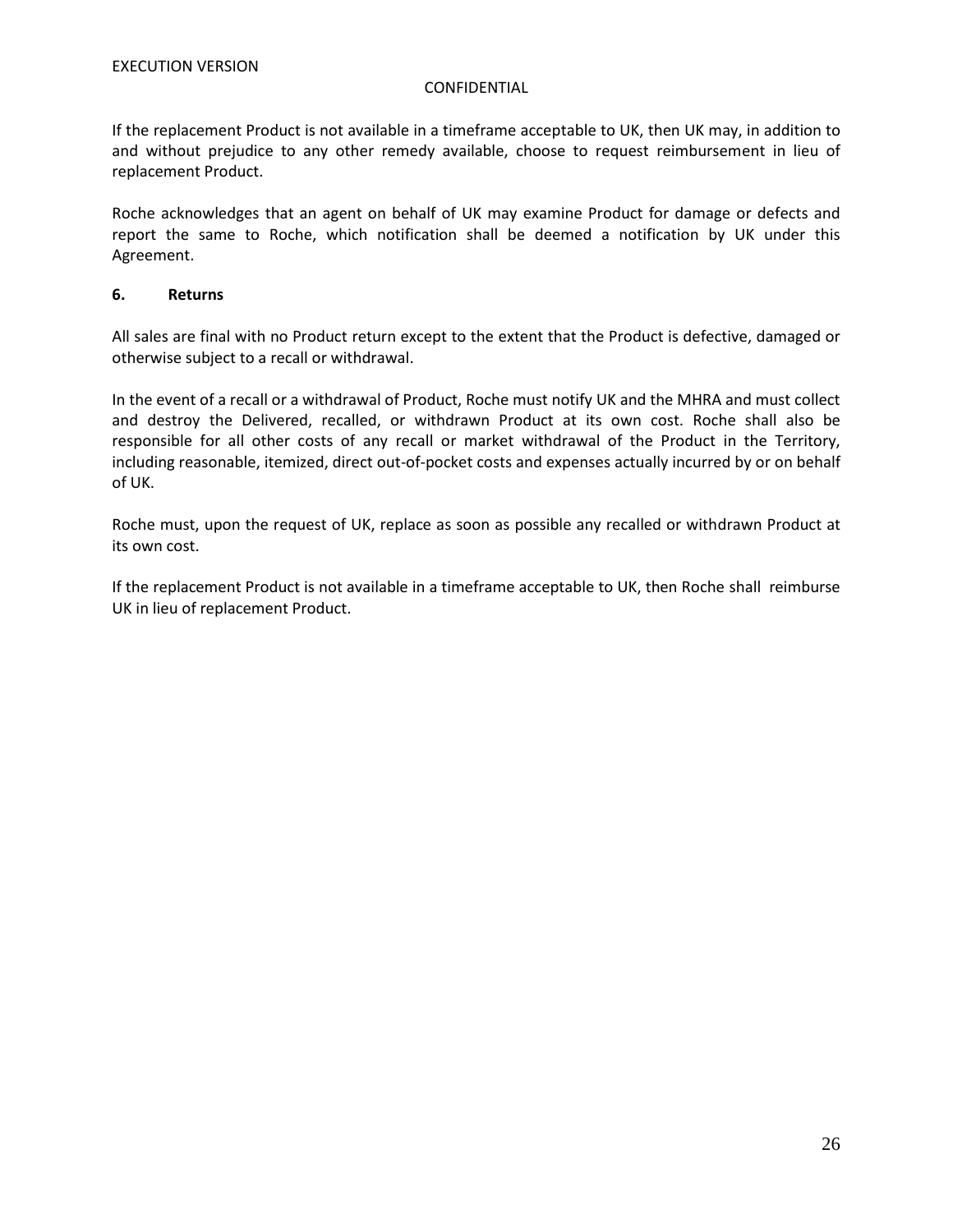# **ANNEX C – Distribution**

Distribution sites: Pharmacy departments within NHS hospitals within the United Kingdom

Distribution Timeline: Roche will use CRE to deliver Product

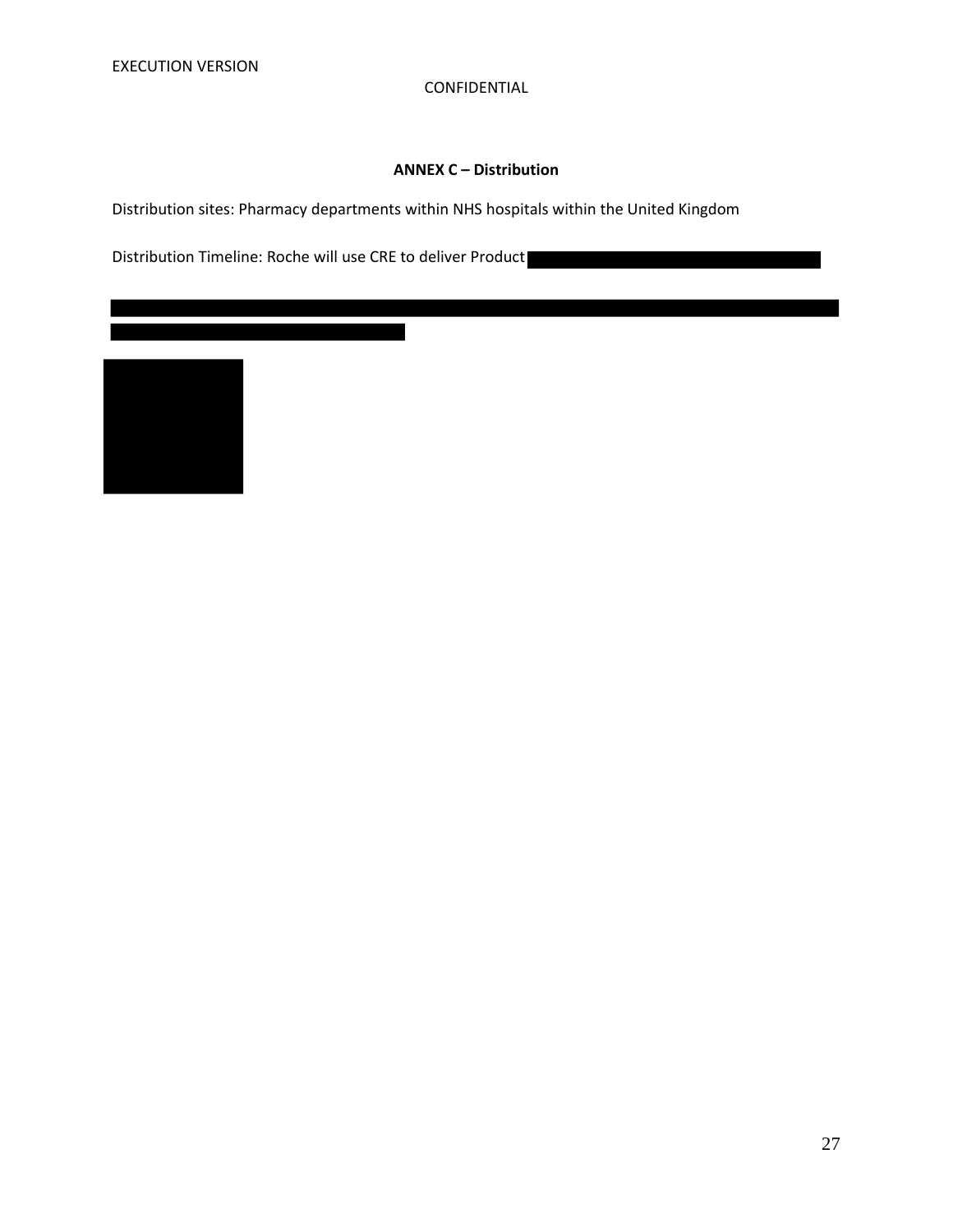# **ANNEX D – Delivery Schedule**

28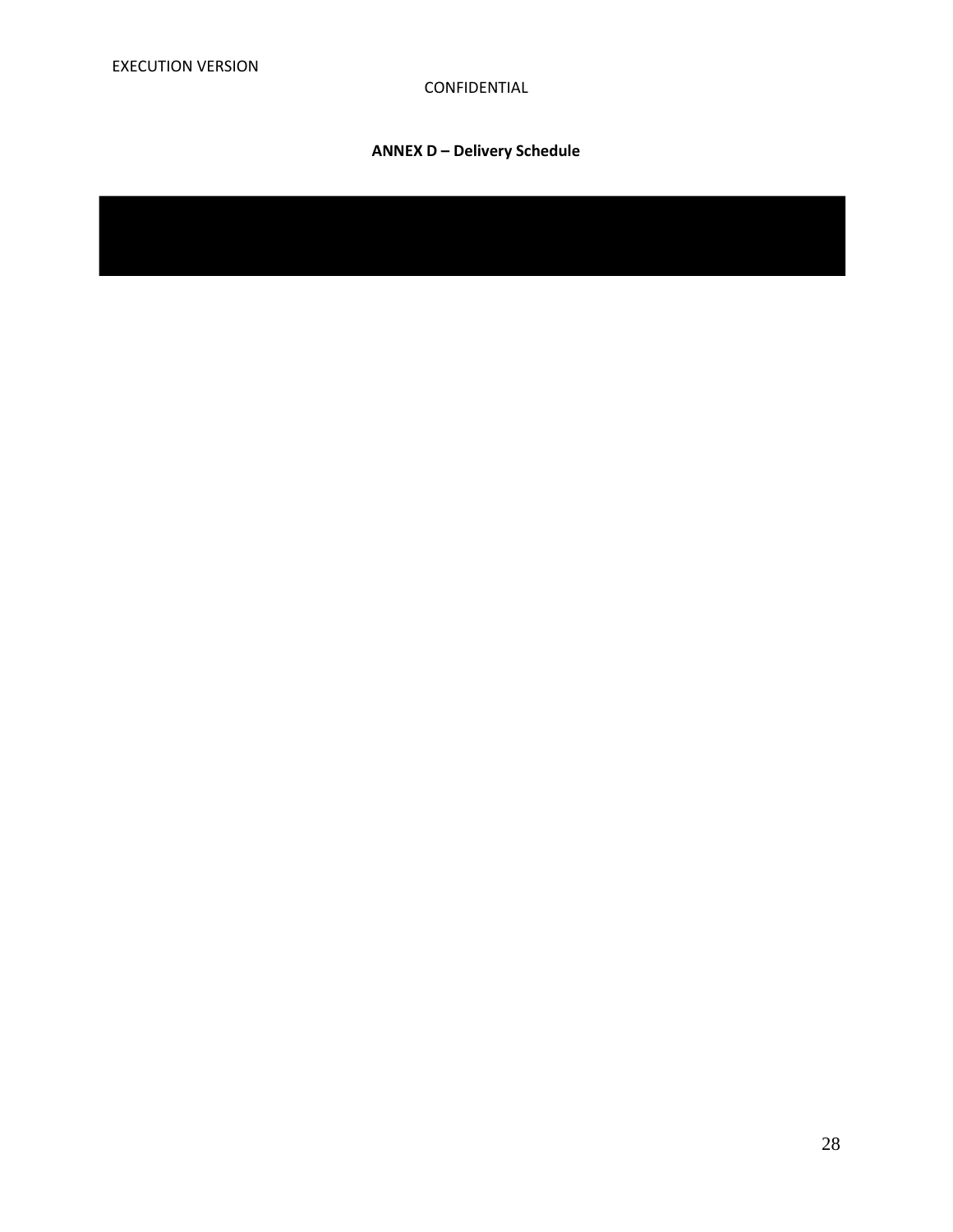### **ANNEX E – Governance**

#### **Part A: Working Committee Party Representatives**



#### **Part B: Matters requiring consultation**

- Any proposed changes to the Delivery Schedule, including any actual or anticipated Delays in Delivery against, or updates to, the Delivery Schedule.
- Any application for the Marketing Approval.
- Implications if a Marketing Approval is unlikely to be achieved by the Expected Approval Date .
- Any proposed changes to the Marketing Approval.
- Any proposed reduction to the Minimum Shelf Life.
- Any clinical trial results of findings that impact the efficacy or safety of the Product.
- Any issues or delays in the manufacturing progress or Delivery of Product, including losing capacity at facilities or delays in supply of raw materials and equipment.
- Any proposed changes to Delivery Locations (Annex C)

# **Part C: Other Reporting or Requirements**

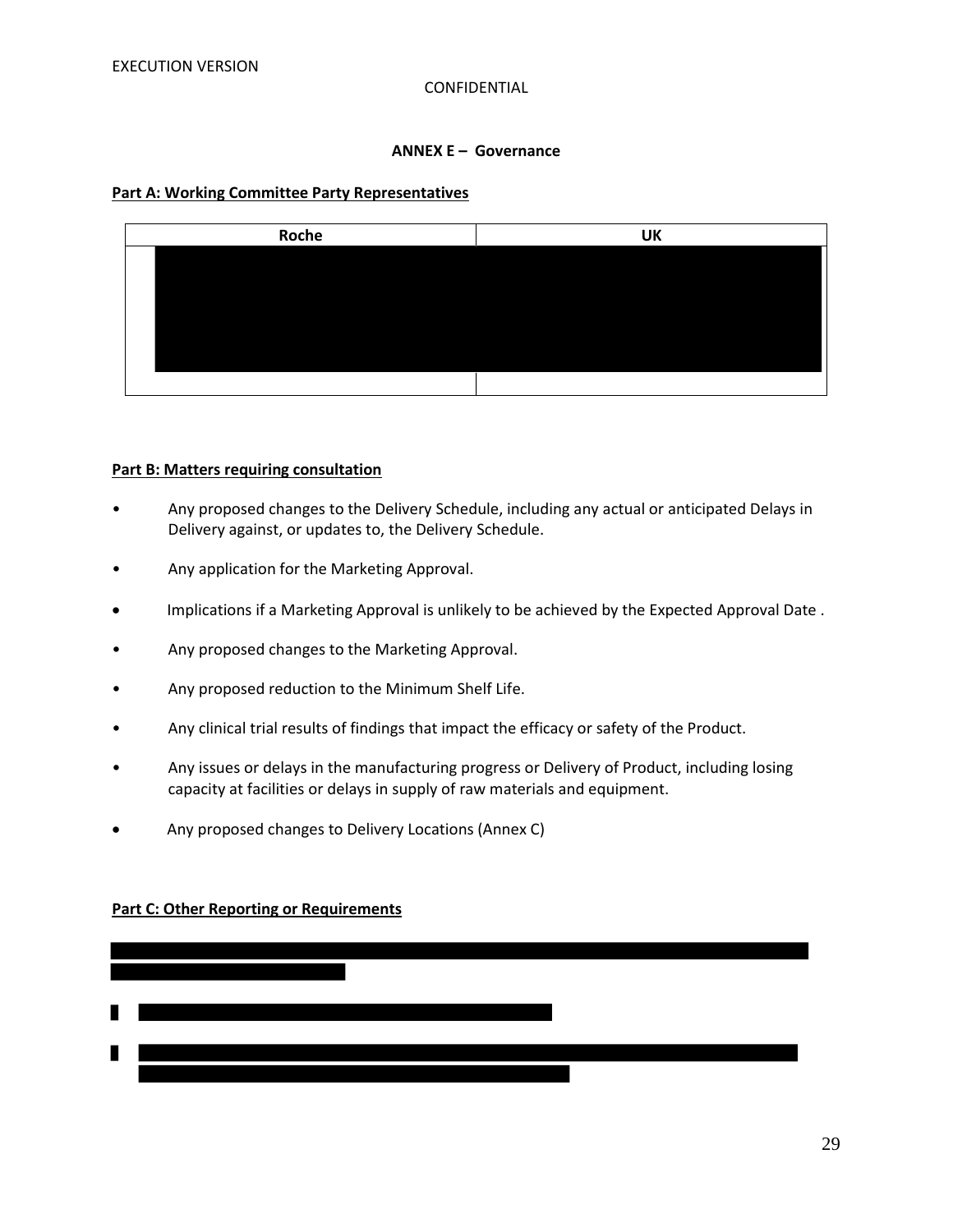$\blacksquare$ 

 $\blacksquare$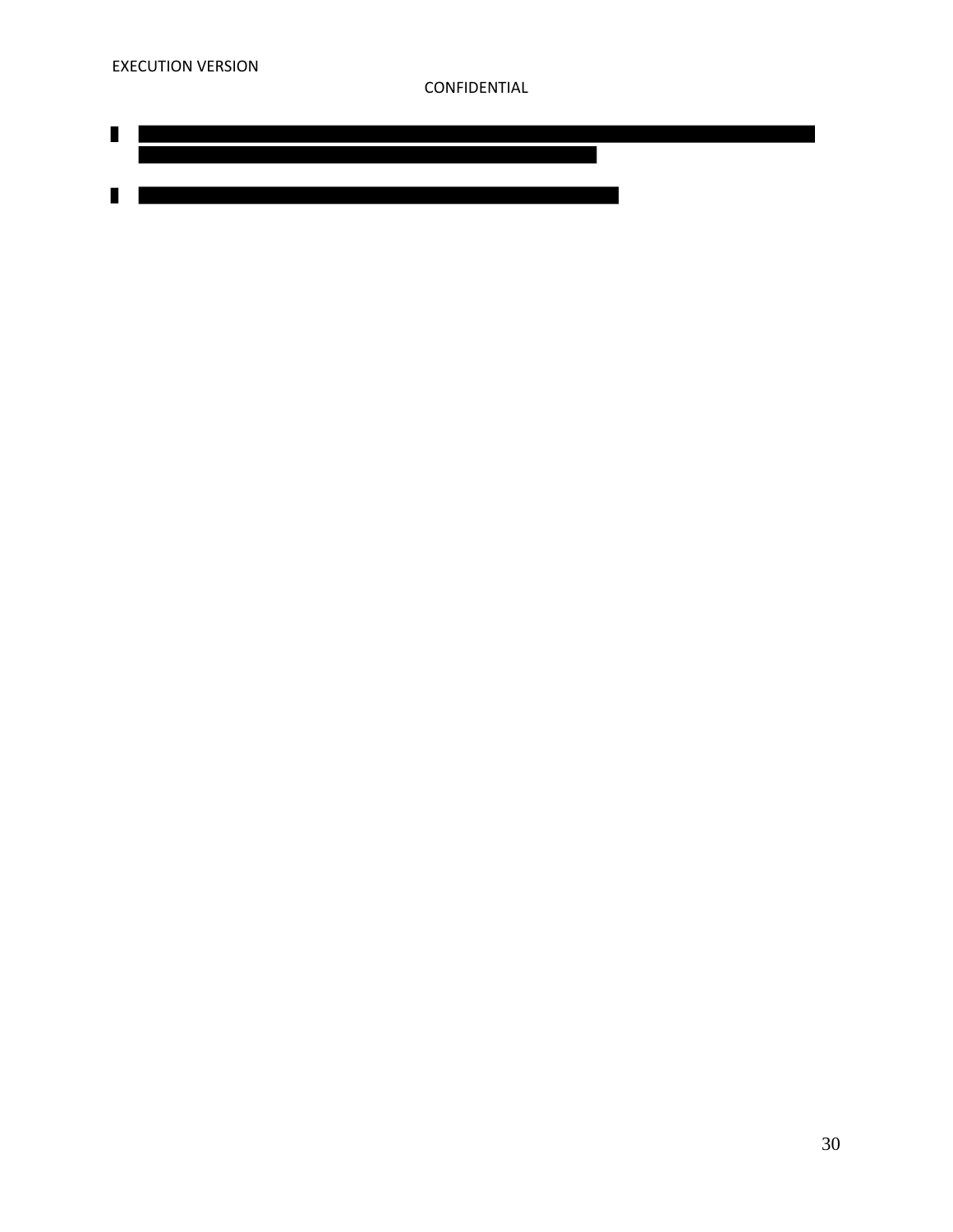# **ANNEX F – Documentation**

- Pack list and quantity of Units
- Certificate of Analysis (and where relevant, Certificate of Origin)
- Product description
- Batch details
- Expiry date
- Storage and transport temperature control records
- Storage and transport instructions
- Other information and notices required by the Marketing Approval and Applicable Laws
- Quality personnel contact information
- Certificate of Release